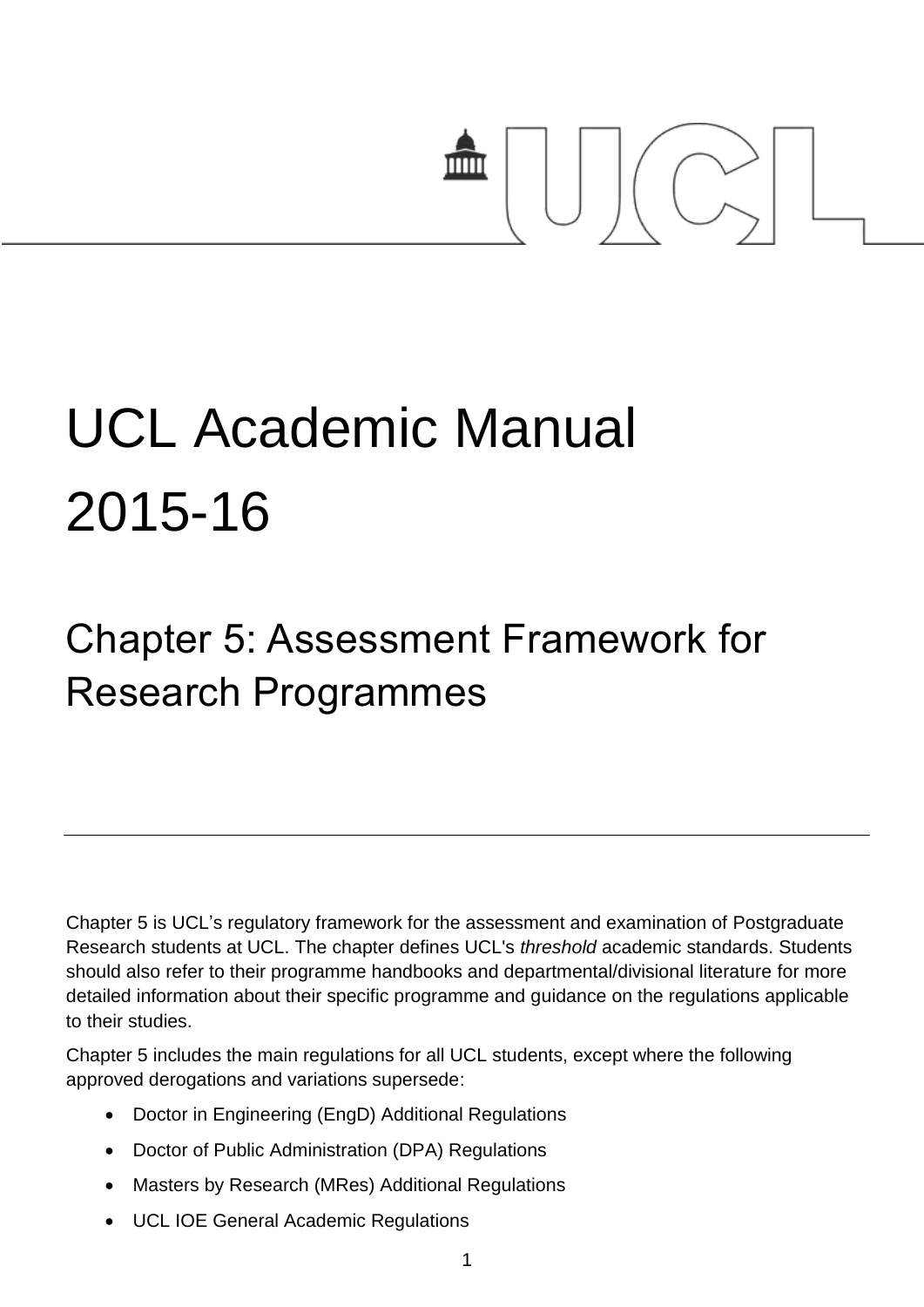- UCL IOE Assessment Regulations for Students
- UCL IOE MPhil/ PhD Regulations 2014-15 (Continuing Students)
- UCL IOE Doctor in Education Regulations (EdD) 2015-16 (New Students)
- UCL IOE Doctor in Education Regulations (EdD) 2014-15 (Continuing Students)
- UCL IOE Doctor in Educational Psychology (DEdPsy) Regulations 2015-16 (New Students)
- UCL IOE Doctor in Educational Psychology (DEdPsy) Regulations 2014-15 (Continuing Students)
- UCL IOE Policy and Procedures for Requests for Additional Time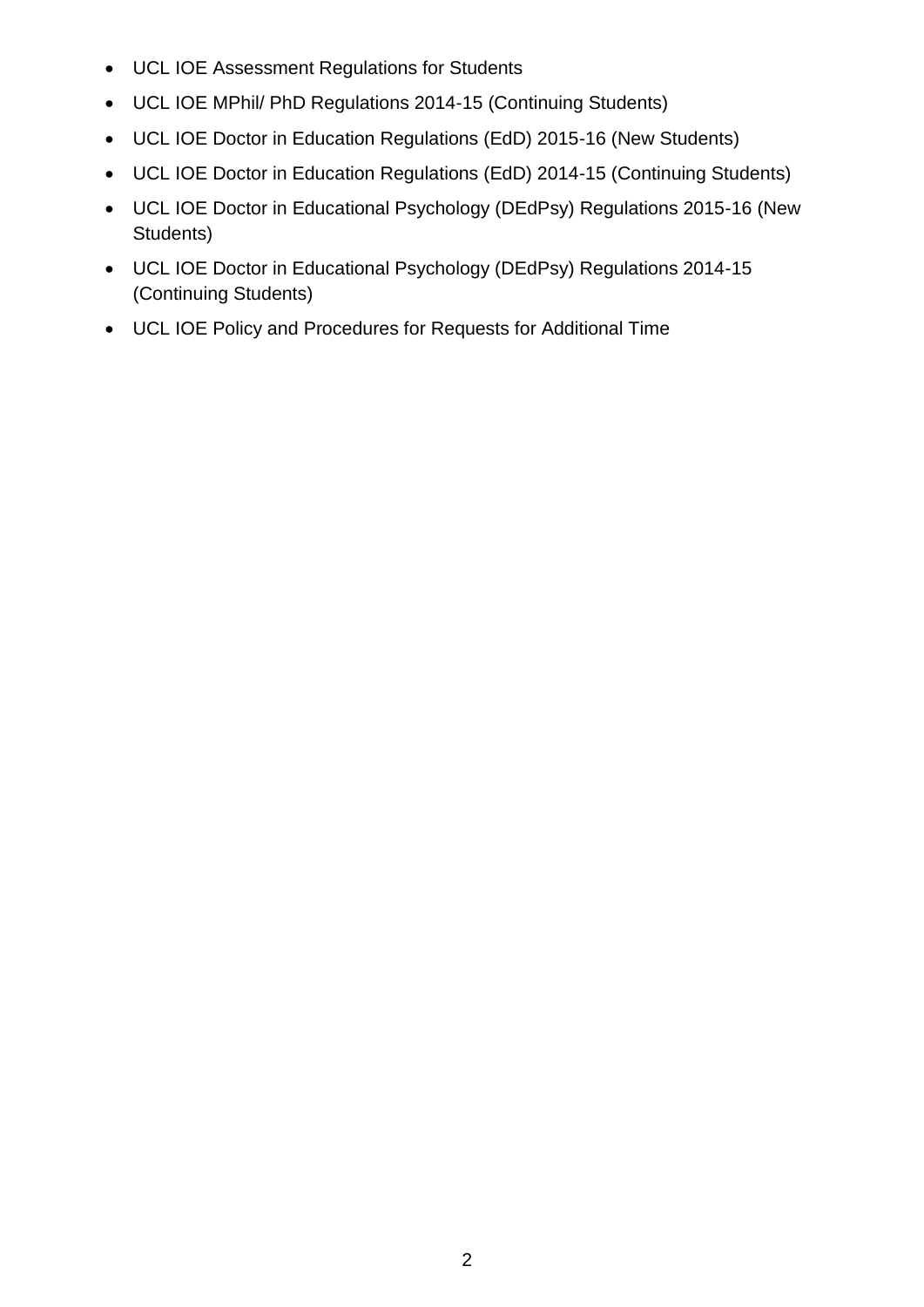# **Table of Contents**

| 1              | <b>RESEARCH DEGREES ASSESSMENT:</b>   |  |
|----------------|---------------------------------------|--|
| 1.1            |                                       |  |
| 1.2            |                                       |  |
| 1.3            |                                       |  |
| 1.4            |                                       |  |
| 1.5            |                                       |  |
| 1.6            |                                       |  |
| 1.7            |                                       |  |
| 1.8            |                                       |  |
| $\overline{2}$ | PROFESSIONAL DOCTORATE ASSESSMENT  20 |  |
| 2.1            |                                       |  |
| 2.2            |                                       |  |
| 2.3            |                                       |  |
| 2.4            |                                       |  |
| 2.5            |                                       |  |
| 2.6            |                                       |  |
| 2.7            |                                       |  |
| 2.8            |                                       |  |
| 2.9            |                                       |  |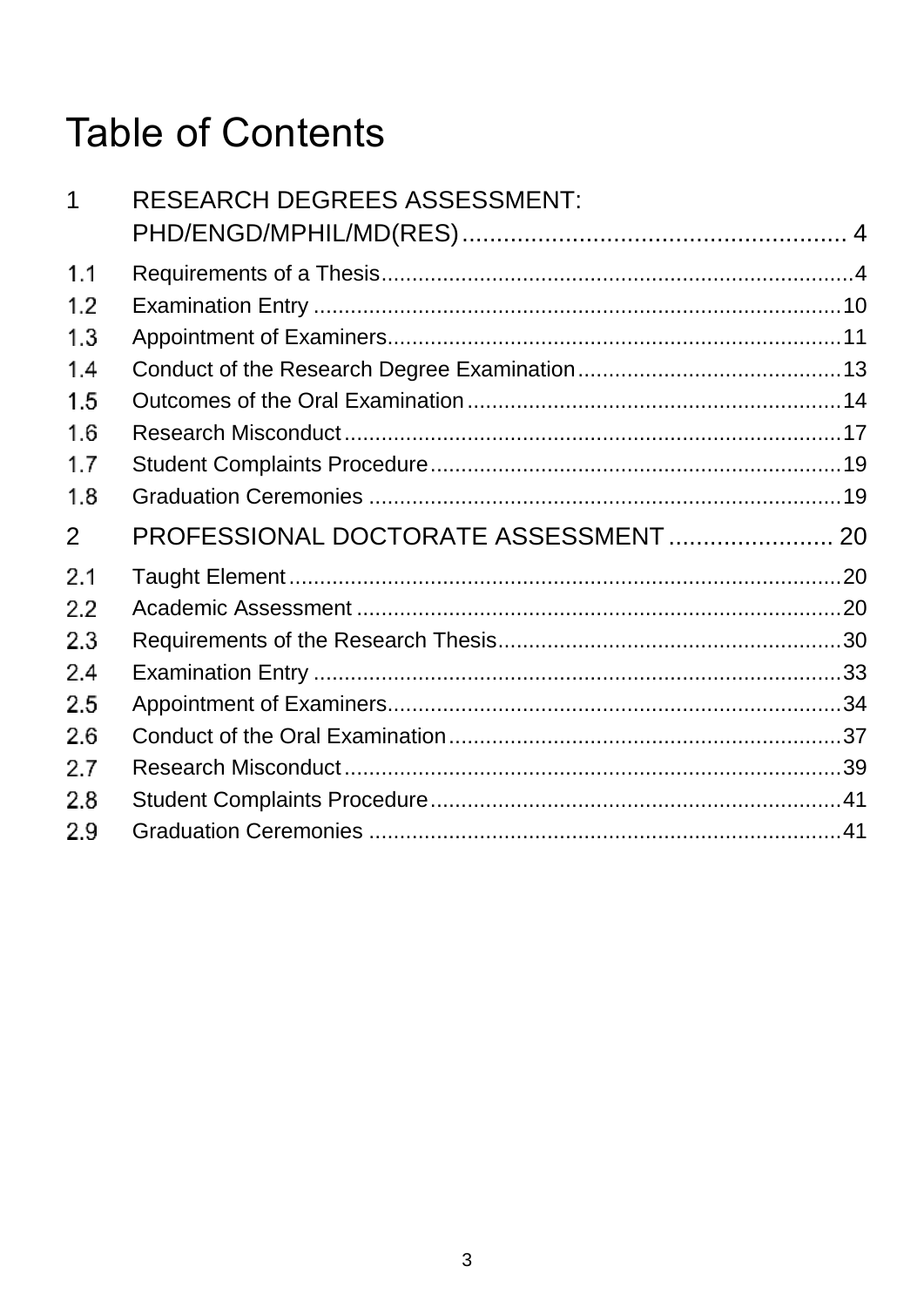# <span id="page-3-0"></span>1 Research Degrees Assessment: PhD/EngD/MPhil/MD(Res)

### <span id="page-3-1"></span> $1.1$ Requirements of a Thesis

### $111$ Theses: General

- 1. The greater proportion of the work submitted in a thesis must have been undertaken after the registration of the student for the MPhil/PhD/EngD or MD(Res) degree.
- 2. The work in the thesis submitted by a student must be their own work and the submission of a thesis for examination will be regarded as a declaration of that fact.
- 3. A student will not be permitted to submit a thesis that has been submitted for examination for a degree, or comparable award, of this or any other university or institution. However, students may incorporate into a thesis previously examined fieldwork which they have already submitted for a degree or comparable award of this, or any other university or institution. In such a case this must be indicated on the Examination Entry Form and the incorporated fieldwork must be clearly identified as such in the thesis submitted for examination.
- 4. Students may submit the results of work done in conjunction with their supervisor and/or with fellow research workers provided that their own contribution in the investigation is clearly stated and a statement of confirmation is certified by the supervisor.
- 5. The decision of a student to submit a thesis should be made in consultation with the student's supervisor(s). The decision to submit a thesis in any particular form rests with the student alone.

# **Further guidance**

- 1. An allowance may be made in the case of a student who has transferred from another institution (see Chapter 1, Section 2: Research Degree Admissions).
- 2. Students should also include in each copy of their thesis a signed declaration that the work presented is their own. This may be inserted between the title page and the contents page of the thesis in the following terms:

*'I, [Student's full name], confirm that the work presented in this thesis is my own. Where information has been derived from other sources, I confirm that this has been indicated in the thesis.'*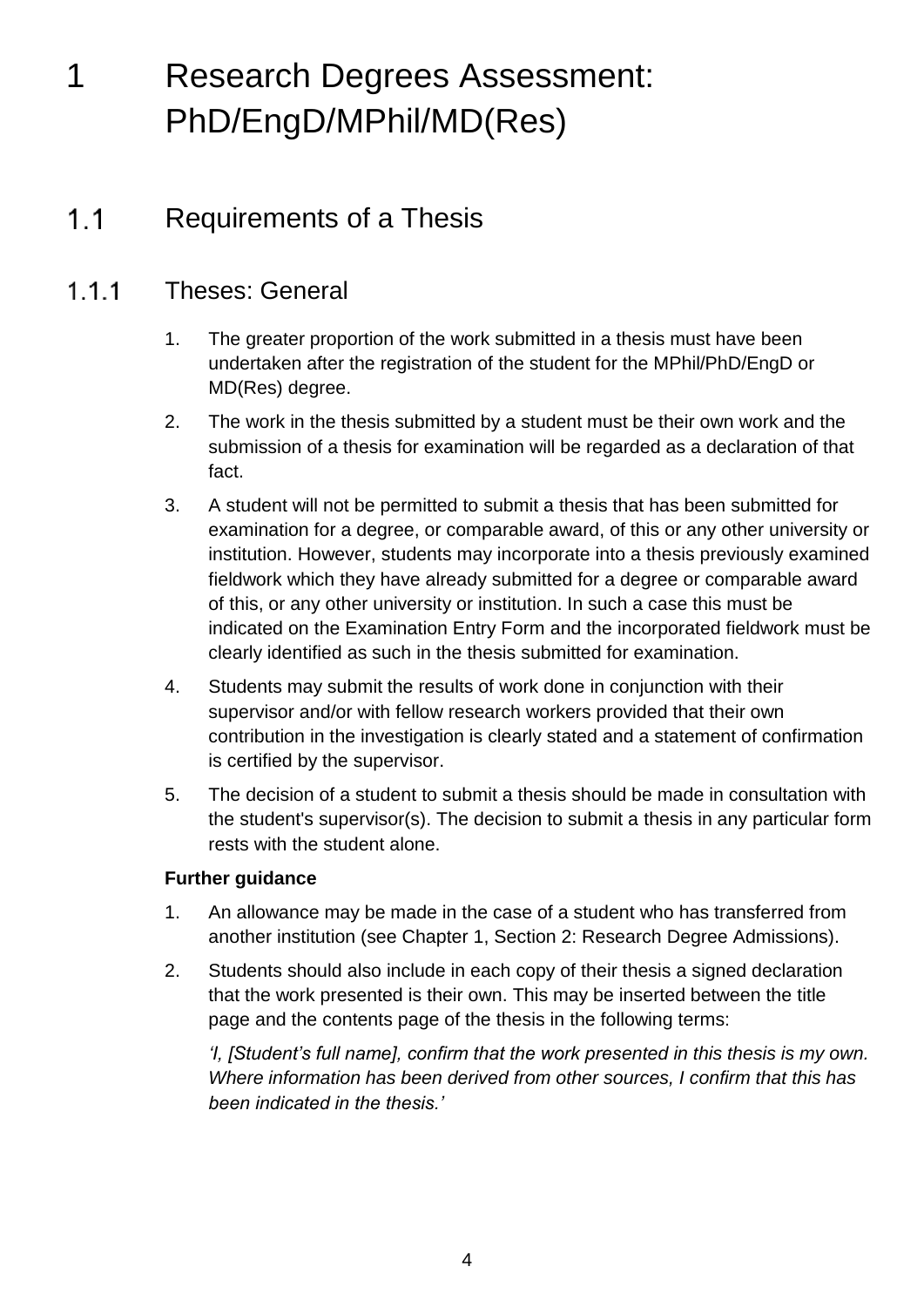### $1.1.2$ Requirements of a PhD/EngD Thesis

- 1. A thesis for the awards of EngD or PhD degree shall be examined in accordance with the criteria prescribed by UCL and the thesis shall demonstrate that it:
	- a) is genuinely the work of the candidate;
	- b) shows a student's capacity to pursue original research in the field of study based on a good understanding of the research techniques and concepts appropriate to the discipline;
	- c) embodies the results of a research programme which may reasonably be expected of a student after three years of full-time study or the part-time equivalent, formulated and carried out by the student in consultation with the supervisors;
	- d) consists of a student's own account of their investigations, the greater proportion of which shall have been undertaken during the period of registration under supervision for the degree;
	- e) represents a distinct and significant contribution to the subject, whether through the discovery of new knowledge, the connection of previously unrelated facts, the development of new theory, or the revision of older views;
	- f) shows the exercise of critical judgement with regard to both a student's own work and that of other scholars in the field;
	- g) is an integrated whole and presents a coherent argument;
	- h) gives a critical assessment of the relevant literature, describes the method of research and its findings, includes discussion on those findings and indicates in what respects they appear to the student to advance the study of the subject; and, in so doing, demonstrates a deep and synoptic understanding of the field of study, (a student being able to place the thesis in a wider context), objectivity and the capacity for judgement in complex situations and autonomous work in that field.
	- i) is satisfactory in its literary and/or technical presentation and structure with a full bibliography and references;
	- j) takes due account of previously published work on the subject;
	- k) makes clear the sources from which information has been derived, the extent to which the work of others has been used, and the areas which are claimed as original;
	- l) contains an element which might, after any necessary revision, merit publication in a medium appropriate to the discipline (for example as a monograph or as a number of articles in learned journals);
	- m) shows a student's ability to design and implement an independent research project.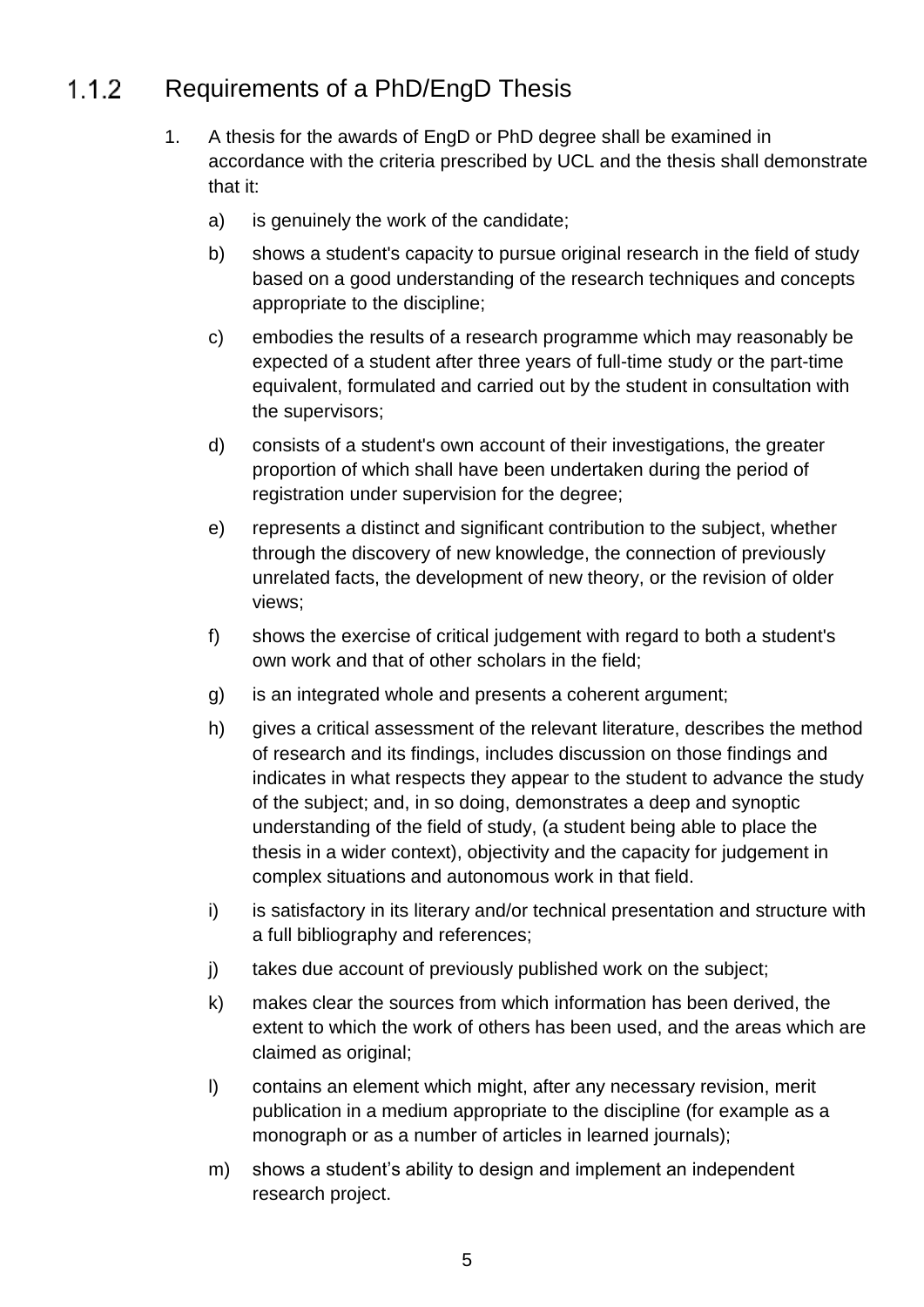2. A series of papers, whether published or otherwise, is not acceptable for submission as a thesis. Research work already published, or submitted for publication, at the time of submission of a thesis, either by a student alone or jointly with others, may be included in the thesis. The published papers themselves may not be included in the body of a thesis but may be adapted to form an integral part of a thesis and thereby make a relevant contribution to the main theme of a thesis. Publications derived from the work in a thesis may be bound as supplementary material at the back of a thesis.

### $1.1.3$ Requirements of an MPhil Thesis

- 1. A thesis for the award of an MPhil degree shall be examined in accordance with the criteria prescribed by UCL and the thesis shall demonstrate that it:
	- a) is genuinely the work of the candidate;
	- b) consists of the candidate's own account of their investigations and indicates in what respects they appear to them to advance the study of the subject;
	- c) represents a contribution to the subject, either through a record of the candidate's original work or a critical and ordered exposition of existing knowledge;
	- d) takes due account of previously published work on the subject;
	- e) makes clear the sources from which information has been derived, the extent to which the work of others has been used, and the areas which are claimed as original;
	- f) is an integrated whole and presents a coherent argument;
	- g) is satisfactory as regards literary presentation;
	- h) has a full bibliography and reference.
- 2. A series of papers, whether published or otherwise, is not acceptable for submission as a thesis. Research work already published, or submitted for publication, at the time of submission of a thesis, either by a student alone or jointly with others, may be included in the thesis. The published papers themselves may not be included in the body of a thesis but may be adapted to form an integral part of a thesis and thereby make a relevant contribution to the main theme of a thesis. Publications derived from the work in a thesis may be bound as supplementary material at the back of a thesis.

### Requirements of an MD(Res) Thesis  $1.1.4$

1. A thesis for the MD(Res) degree will deal with any branch of medicine, or surgery or medical or dental science. It is a condition of the award of the degree that the clinical research involved in the thesis shall conform to high ethical standards. If UCL is not satisfied on this point, the degree will not be awarded irrespective of the merit of the thesis in other respects.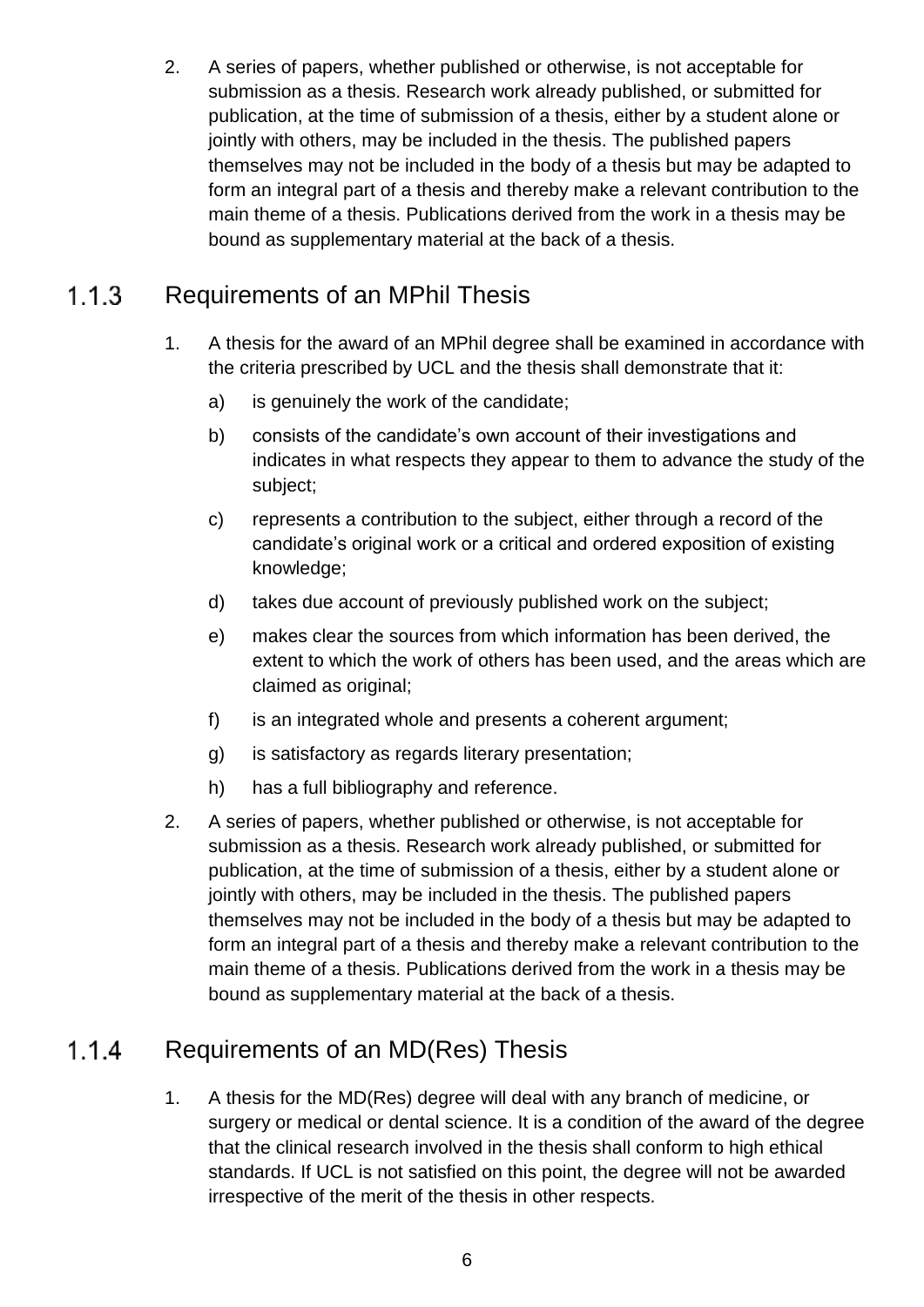- 2. The thesis shall:
	- a) demonstrate it is genuinely the work of the candidate;
	- b) consist of the candidate's own account of his/her investigations, the greater proportion of which shall have been undertaken during the period of registration under supervision for the degree;
	- c) form a distinct contribution to the knowledge of the subject and afford evidence of originality by the discovery of new facts and/or by the exercise of independent critical power;
	- d) be an integrated whole and present a coherent argument;
	- e) give a critical assessment of the relevant literature, describe the method of research and its findings, include discussion on those findings and indicate in what respects they appear to the candidate to advance the study of the subject; and, in so doing, demonstrate a deep and synoptic understanding of the field of study (the candidate being able to place the thesis in a wider context), objectivity and the capacity for judgment in complex situations and autonomous work in that field;
	- f) include a full bibliography and references;
	- g) demonstrate research skills relevant to the thesis being presented;
	- h) be of a standard to merit publication in whole or in part or in a revised form (for example, as a monograph or as a number of articles in learned journals).
- 3. A series of papers, whether published or otherwise, is not acceptable for submission as a thesis. Research work already published, or submitted for publication, at the time of submission of a thesis, either by a student alone or jointly with others, may be included in the thesis. The published papers themselves may not be included in the body of a thesis but may be adapted to form an integral part of a thesis and thereby make a relevant contribution to the main theme of a thesis. Publications derived from the work in a thesis may be bound as supplementary material at the back of a thesis.

### $1.1.5$ Language of a Thesis

- 1. All theses must be written in English.
- 2. For candidates in the field of foreign language and literature, the decision about which language the thesis should be written in would be made by the Faculty Graduate Tutor following consultation with the supervisor(s) and the School/ Departmental Graduate Tutor at the outset of research. The decision would be reviewed at six months.
- 3. The English abstract is a compulsory additional submission and standard English Language skills are required.
- 4. In all cases, the oral examination of a thesis would normally be conducted in English.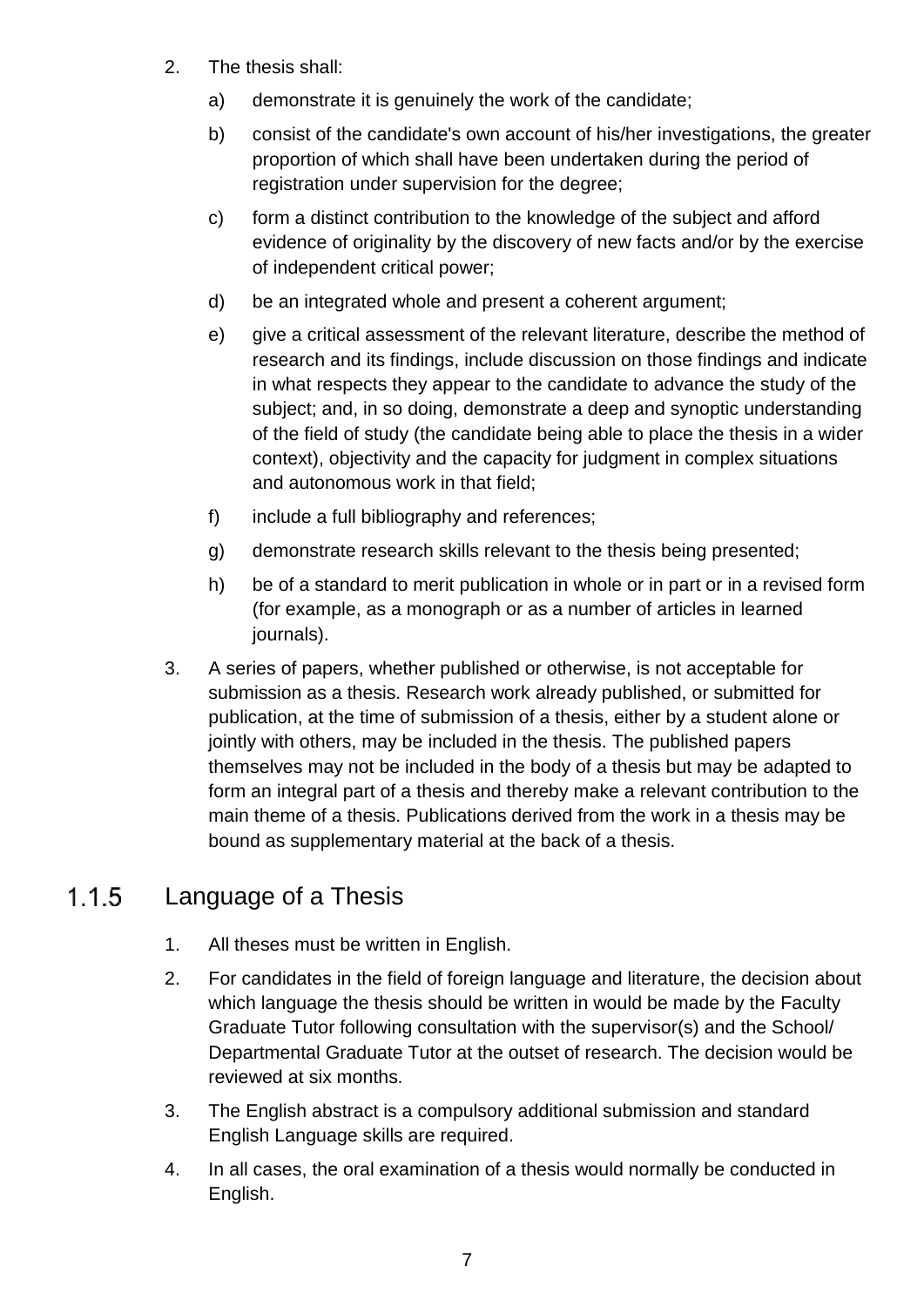# **Further guidance**

- 1. Submission of a thesis in a language other than English applies only to theses in the field of foreign language or literature submitted by students in the following Departments of UCL: the School of European Languages, Culture and Society, Hebrew and Jewish Studies and the School of Eastern European and Slavonic Studies.
- 2. The criteria for agreeing to another language would include linguistic reasons, the broader academic context, research impact, dissemination of research and the availability of examiners.
- 3. The decision would take into account the feasibility of supervising and examining a PhD in a language other than English.
- 4. A request to write the PhD in another language made after six months should be submitted by the department and faculty and should be referred to the Chair of the Research Degrees Committee via the [Student Centre.](http://www.ucl.ac.uk/current-students/student-centre)
- 5. When a candidate has been granted approval for a thesis to be submitted in a language other than English the [Student Centre](http://www.ucl.ac.uk/current-students/student-centre) must be informed.

### $1.1.6$ Word Length of a Thesis

- 1. The maximum word lengths for theses are:
	- PhD/EngD degree: 100,000 words
	- MPhil degree: 60,000 words
	- MD(Res) degree: 50,000 words
	- Documentary Track PhD: 60,000 70,000 words, accompanied by a film of 20-30 minutes
- 2. The maximum word lengths include footnotes, tables and figures but exclude bibliography, appendices and supporting data.

- 1. The above prescribes the maximum allowable length for MPhil/EngD/PhD/MD(Res) theses, not necessarily the preferred length. In many instances supervisors may wish to recommend a shorter length. Students should consult their supervisors on the usual length of theses in their subject area or topic.
- 2. The signature of the student and the Principal Supervisor on the Examination Entry Form to the MPhil, PhD, EngD or MD(Res) examinations (see the [Research Degree Examination Entry webpages\)](http://www.ucl.ac.uk/current-students/research_degrees/rd_exam_entry) shall be taken as confirmation that the thesis submitted is within the required word limit
- 3. 'Supporting data' refers largely to raw data which is not essential to the argument of the thesis. Appendices are not in the word count and should only include material which examiners are not required to read in order to examine the thesis, but to which they may refer if they wish. Examiners are not required to read beyond the maximum word limits. Where the thesis itself is an edition of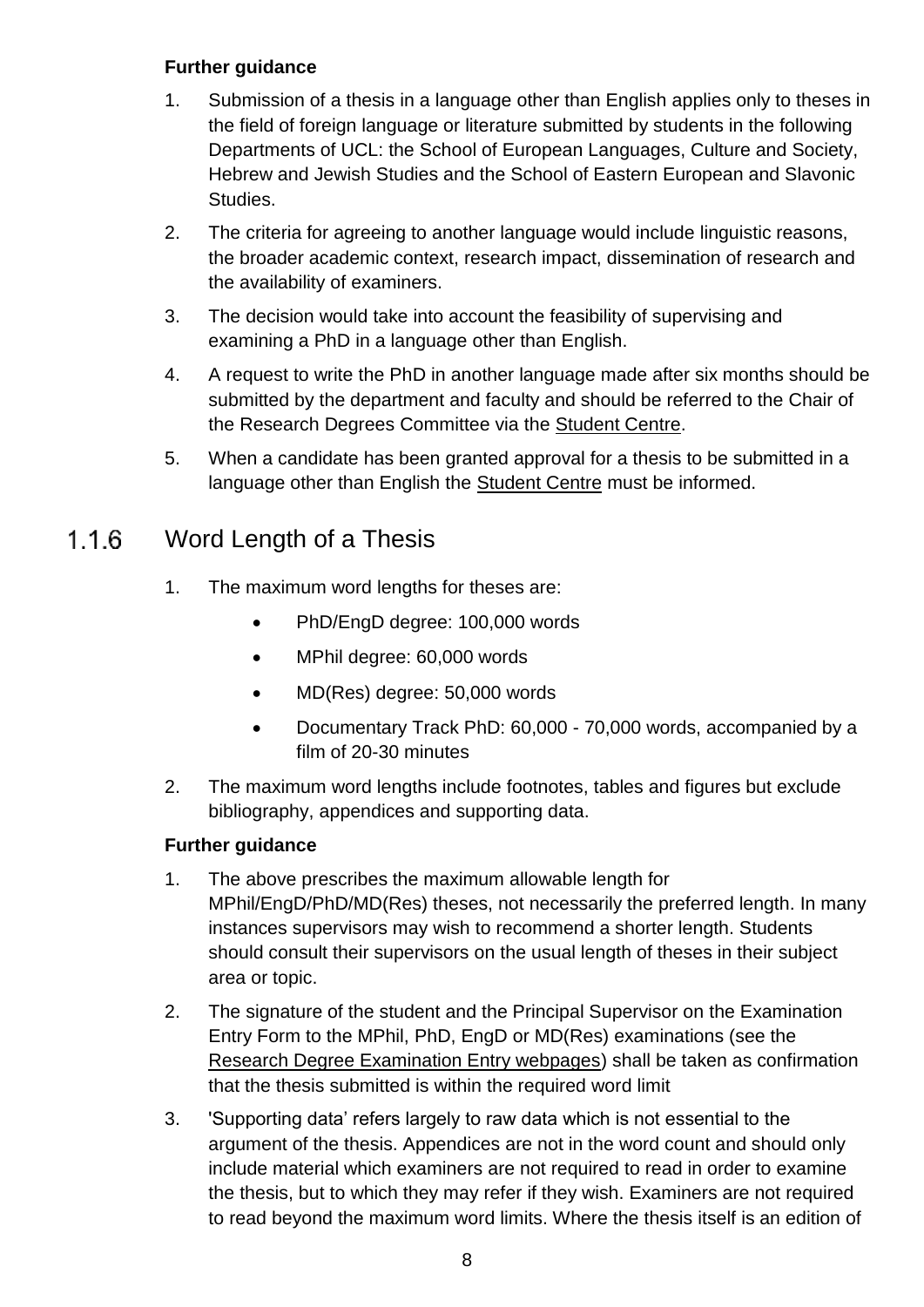a text or texts, normally in the field of literature, the above word limits may not apply.

4. Students registered for Professional Doctorate awards should refer to the specific programme regulations for their thesis word lengths and other elements of their programmes that are examined as part of the doctorate.

### 117 Format of a Thesis

1. The thesis should be submitted in the format determined by UCL at the time of submission.

# **Further guidance**

- 1. Further information and guidance is available on the [Thesis Formatting](http://www.ucl.ac.uk/current-students/research_degrees/thesis_formatting)  [webpages](http://www.ucl.ac.uk/current-students/research_degrees/thesis_formatting) and on the [Research Degree Examination Entry webpages.](http://www.ucl.ac.uk/current-students/research_degrees/rd_exam_entry) Some exceptions are made for students in the fields of Fine Art, Design, Architecture and Town Planning as detailed on the [Thesis Formatting webpages](http://www.ucl.ac.uk/current-students/research_degrees/thesis_formatting)
- 2. A4 size paper (210 x 297 mm) should be used. Plain white paper must be used, of good quality and of sufficient opacity for normal reading. One or both sides of the paper may be printed on. Photographic and other illustrations should be permanently mounted on A4 size paper and bound in with the thesis.

### $1.1.8$ Approval of a Thesis Title

- 1. A student must have the title of his/her thesis approved by his/her Principal Supervisor.
- 2. The approved title is submitted to UCL on the Examination Entry Form submitted to the [Student Centre.](http://www.ucl.ac.uk/current-students/student-centre)

### Availability of a Thesis 1.1.9

- 1. After the examination has been completed and before the degree is awarded, successful students are required to submit one soft-bound copy to UCL, via the [Student Centre,](http://www.ucl.ac.uk/current-students/student-centre) for lodging in the UCL library.
- 2. The electronic copy of a candidate's thesis and Deposit Agreement Form should be deposited directly via UCL's [Research Publications Service](http://www.ucl.ac.uk/ion/library/publications/rps) (RPS).

- 1. Further information about the terms of this declaration on retention is available on the [Research Degree Examination Entry webpages.](http://www.ucl.ac.uk/current-students/research_degrees/rd_exam_entry)
- 2. A student may apply to UCL at the time of registration or thereafter, for restriction of access for a period of not more than three calendar years to their thesis and/or the abstract of their thesis on the grounds of commercial exploitation or patenting. In very exceptional circumstances, if the thesis includes material that is significant for national security, subject to approval of UCL, copies of the thesis placed in the public domain, with the agreement of the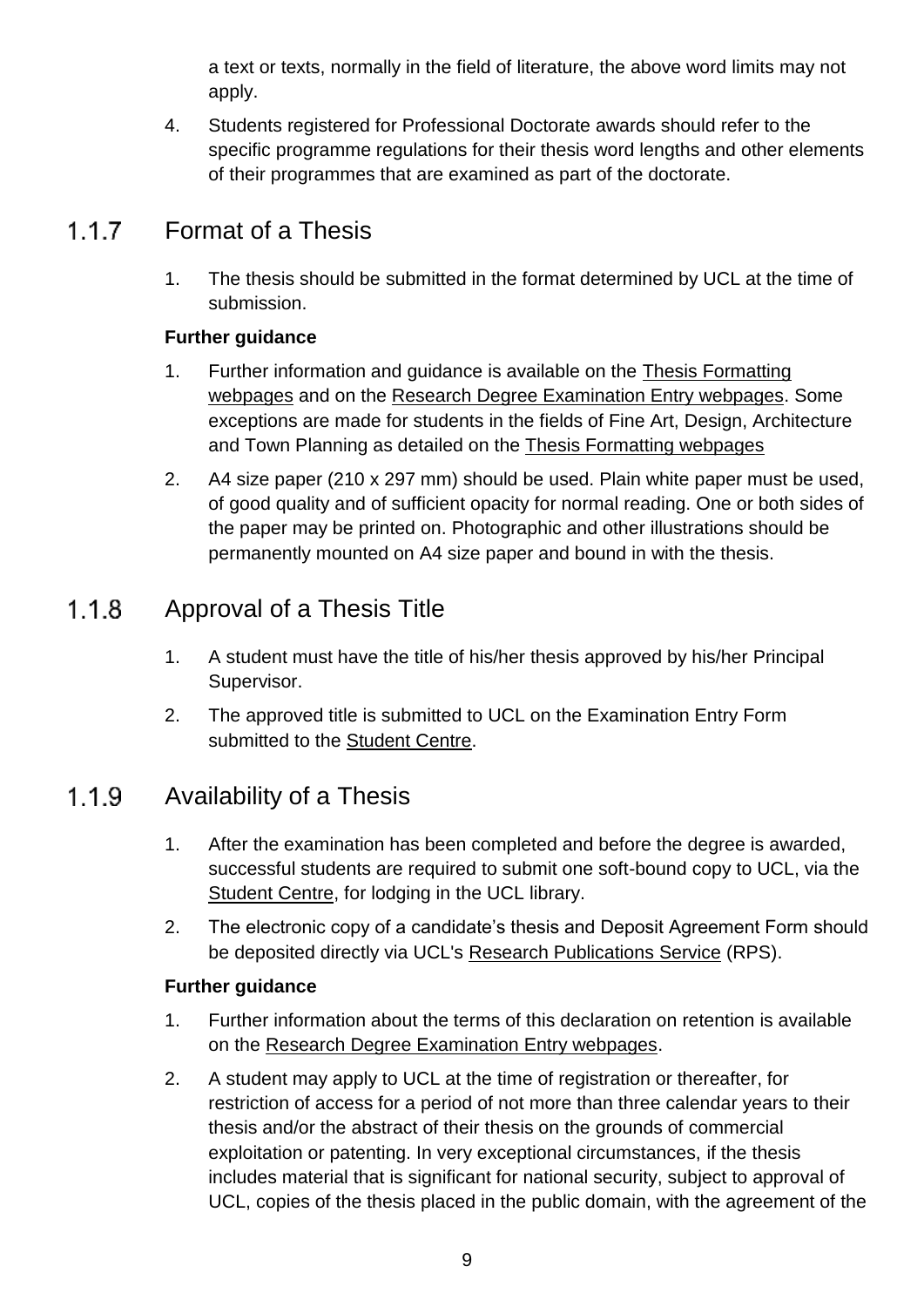graduate concerned, may have certain parts excised from them. Applications to restrict access to a thesis should be made via the [Library.](http://www.ucl.ac.uk/library)

3. Further information on the availability of the thesis for Practice-Led programmes is available from the [Thesis Formatting webpages.](http://www.ucl.ac.uk/current-students/research_degrees/thesis_formatting)

### <span id="page-9-0"></span> $1.2$ Examination Entry

### Examination Entry Form: MPhil/PhD/EngD/MD(Res)  $1.2.1$

- 1. Before the thesis is submitted for examination, an Examination Entry Form must be submitted to UCL.
	- i) The Examination Entry Form may not be submitted earlier than six months before the completion of the prescribed programme and must be submitted not later than four months before the submission of the thesis. For the entry form and more information, see the Research Degree Examination [Entry webpages.](http://www.ucl.ac.uk/current-students/research_degrees/rd_exam_entry)
	- ii) A student is required to submit to his/her supervisor a short description of the content of the thesis in about 300 words, the short description must be submitted to the Registry with the Examiner Nomination Forms, to assist in the appointment of suitable examiners (see [Research Degrees Guidance](http://www.ucl.ac.uk/silva/srs/academic-regulations/res-deg/guidance)  [webpages](http://www.ucl.ac.uk/silva/srs/academic-regulations/res-deg/guidance) for more details).
	- iii) If a student has not submitted a thesis for examination within 18 months (or such shorter period as shall be stipulated by UCL) from the submission of the Examination Entry Form, the examination entry will be cancelled unless a special case is made for late submission in writing to UCL via the [Student Centre.](http://www.ucl.ac.uk/current-students/student-centre)

### Thesis Submission: MPhil/PhD/EngD/MD(Res) 122

- 1. Prior to examination, candidates are required to submit two soft-bound copies of their thesis to UCL for dispatch to their examiners.
- 2. After the examination and before the award is made, candidates entering for a UCL award are required to submit one soft-bound thesis and to deposit one ethesis in the UCL Institutional Repository. Candidates entering for a University of London award are required to submit one soft-bound thesis.

- 1. A student may be required to provide additional copies of his/her thesis if additional examiners are appointed at any stage in the examination process.
- 2. A candidate for the EngD, PhD, MPhil or MD(Res) degree is required to bring to the oral examination a copy of his/her thesis which is identical to the copies submitted to the [Student Centre.](http://www.ucl.ac.uk/current-students/student-centre) Further information and forms are available on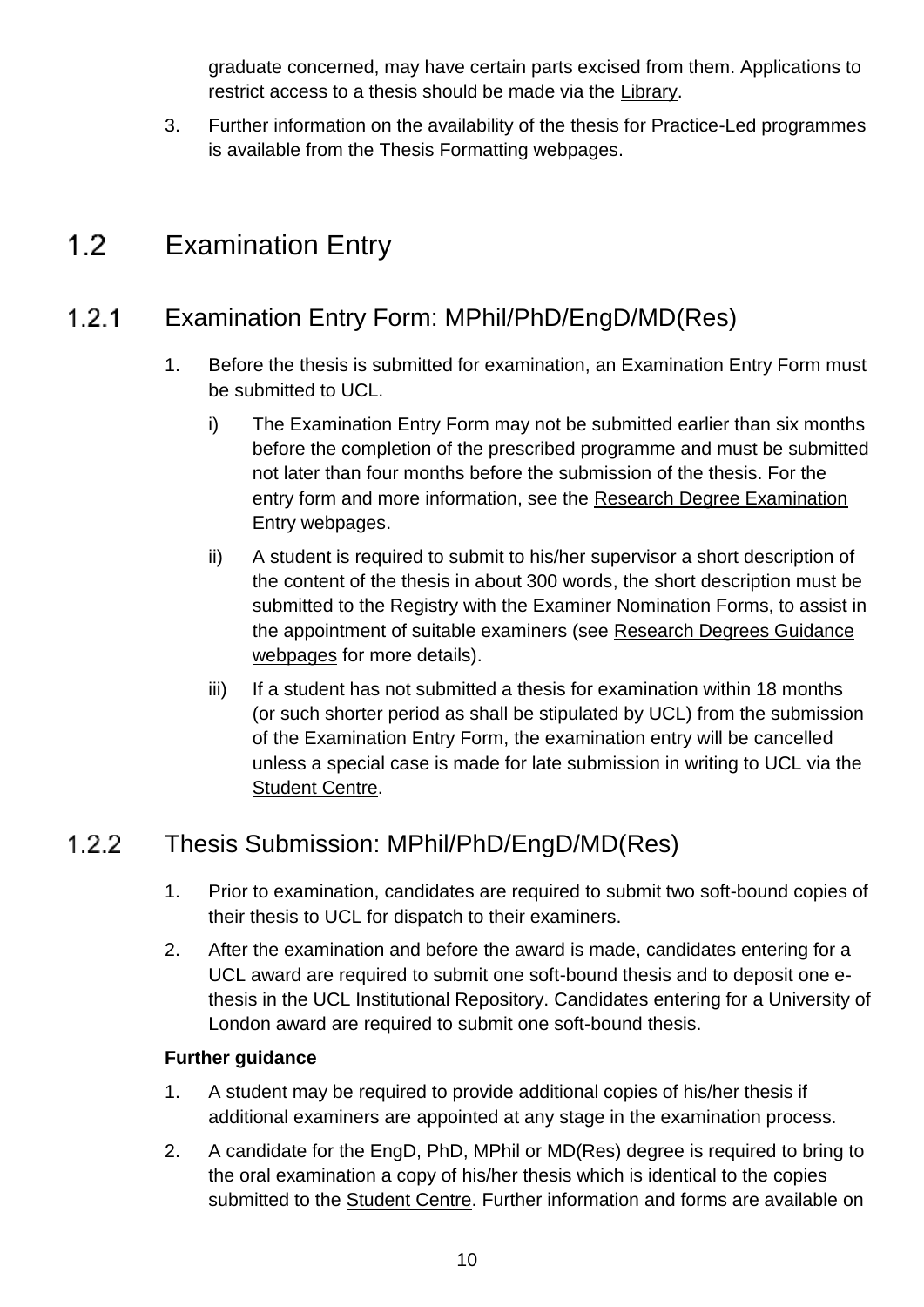the [Research Degree Examination Entry webpages](http://www.ucl.ac.uk/current-students/research_degrees/rd_exam_entry) and on the [Thesis](http://www.ucl.ac.uk/current-students/research_degrees/thesis_formatting)  [Formatting webpages.](http://www.ucl.ac.uk/current-students/research_degrees/thesis_formatting)

3. Further information on the thesis submission for Practice-Led programmes is available from the [Thesis Formatting webpages.](http://www.ucl.ac.uk/current-students/research_degrees/thesis_formatting)

### $1.2.3$ Dispatch of Theses to Examiners

- 1. A thesis will be sent, via the Student Centre, to both examiners at least four weeks in advance of an oral examination.
- 2. Direct submission of theses to examiners by students, supervisors or departments/ divisions is not permitted.

# **Further guidance**

- 1. All theses will be submitted to UCL via the [Student Centre.](http://www.ucl.ac.uk/current-students/student-centre) Theses will be sent to both examiners by the Student Centre. Supervisors and students should note that theses will only be sent to examiners who have been formally appointed by UCL and only after the Examination Entry Form has been submitted in accordance with the Examination Entry Guidelines on the [Research Degree](http://www.ucl.ac.uk/current-students/research_degrees/rd_exam_entry)  [Examination Entry webpages.](http://www.ucl.ac.uk/current-students/research_degrees/rd_exam_entry)
- 2. Supervisors and students for examination should ensure that all examination entry requirements have been met in good time before a planned oral examination takes place.
- 3. Oral Examinations cannot proceed if the requirements for the examination entry, including the formal appointment of examiners, have not taken place in accordance with UCL regulations. The outcome of any examination conducted in such an instance would be void.

### <span id="page-10-0"></span> $1.3$ Appointment of Examiners

### $1.3.1$ The Appointment of Examiners for Research Degrees

1. Two examiners will be appointed for each candidate in accordance with the UCL Procedures for the Appointment of Examiners (see [Research Degrees](http://www.ucl.ac.uk/silva/srs/academic-regulations/res-deg/guidance)  [Guidance webpages](http://www.ucl.ac.uk/silva/srs/academic-regulations/res-deg/guidance) for more details). One of the examiners shall be external to UCL; the other shall normally be a member of the academic staff of UCL.

# **Further guidance**

1. For each student, two examiners shall be appointed by the UCL Research Degrees Committee on the recommendation of the appropriate Departmental and Faculty Postgraduate Committees or equivalent bodies. Two external examiners may be appointed in lieu of an internal examiner if, on grounds of academic expertise or other reasons, a suitable individual within UCL cannot be nominated.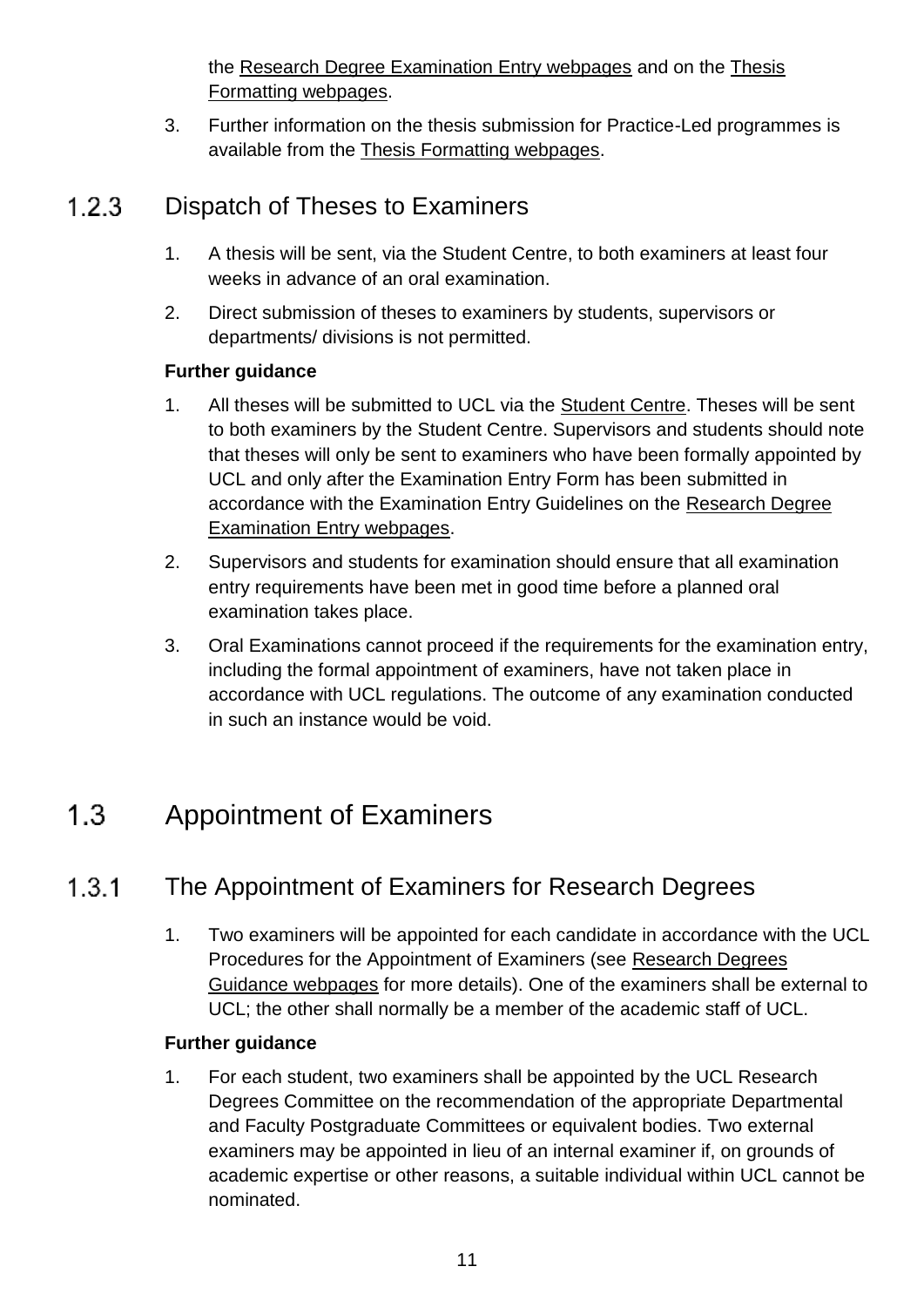- 2. An examiner shall not have acted as either Principal or Subsidiary Supervisor of the thesis to be examined, nor have been involved in any way with the candidate or project to be examined, including the MPhil to PhD upgrade process.
- 3. In the case of a student who is a member of the academic staff of UCL, no examiner may be appointed who is internal to UCL. In this case, all examiners must be external to UCL.
- 4. It is desirable that no examiner, either internal or external, should be appointed on more than three consecutive occasions for the same supervisor. Generally, supervisors and departments are asked to avoid repeatedly nominating the same person as an examiner, or nominating each other to act for the other's student, within a short time frame.
	- a) External Examiners:

Normally, an individual external examiner should not be appointed more than once during a given year by members of the same UCL department<sup>1</sup>.

b) Internal Examiners:

Normally, an individual internal examiner should not be appointed more than five times during a given three year period by members of the same UCL department.

5. N.B. The appointment criteria for examiners for the University of London MPhil/PhD are different to those for the UCL degree. Candidates for the University of London degree will normally have two examiners appointed, one of whom will be external to the University of London; the other will be internal to the University of London and preferably from a different College to that of the candidate and supervisor. Further guidelines for the appointment of examiners and nomination forms are available on [Research Degrees Guidance webpages.](http://www.ucl.ac.uk/silva/srs/academic-regulations/res-deg/guidance)

### The Appointment of Additional Examiners  $1.3.2$

l

- 1. Exceptionally a third examiner, who must be external to UCL, may be appointed with the approval of UCL.
	- 1. Exceptionally a third examiner may be appointed with the approval of the UCL Research Degrees Committee. A third examiner will be appointed in cases where, between them, the two examiners do not feel they have a sufficient level of expertise to examine the thesis.
	- 2. A third examiner may also be appointed where there is a dispute between two examiners about the result of an examination which they cannot resolve between themselves.

<sup>&</sup>lt;sup>1</sup>'Department' here refers to 'Research Department' in the case of the Faculty of Life Sciences and 'Division / Institute' in the case of the Faculty of Medical Sciences, Brain Sciences and Population Health Studies.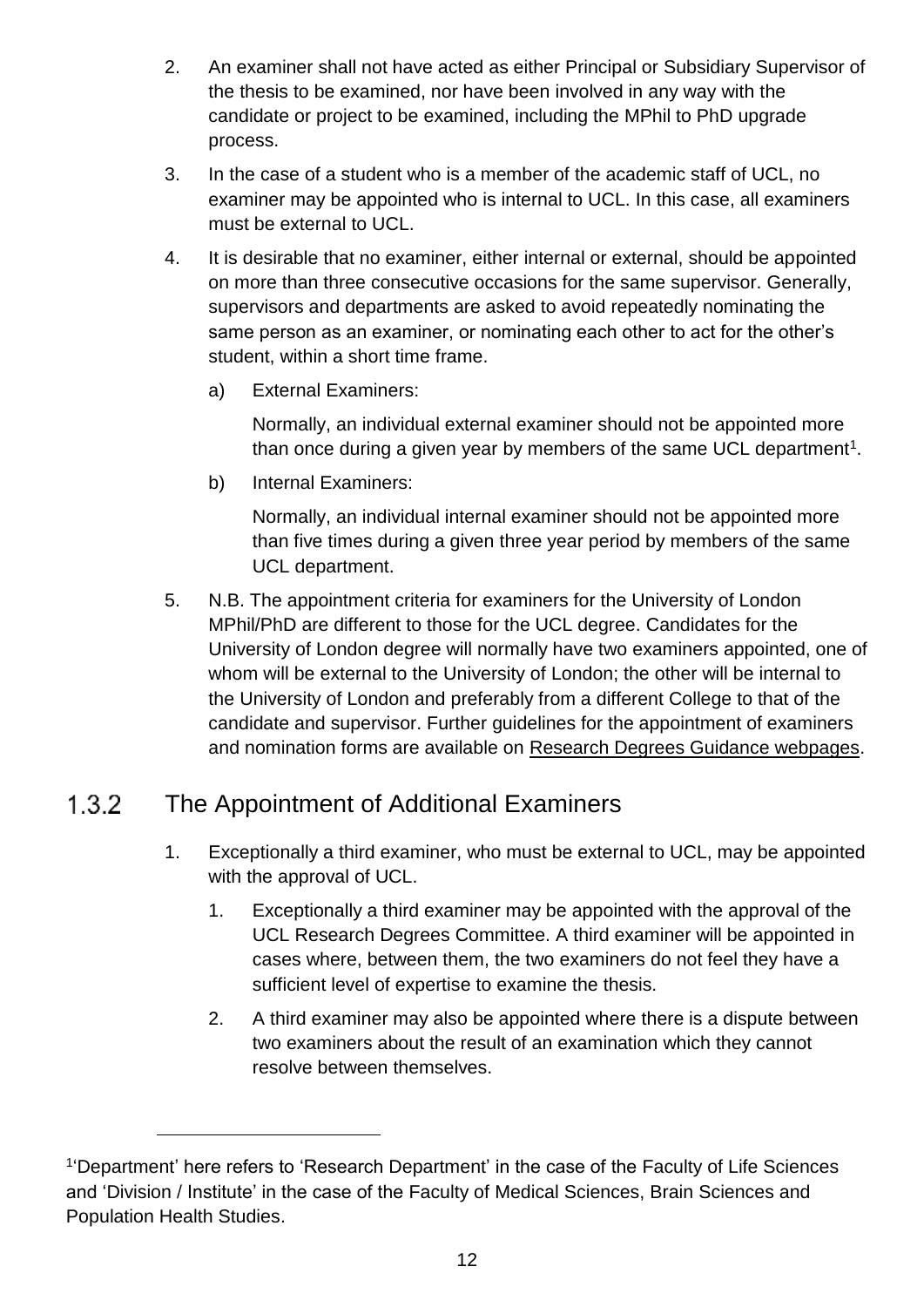- 3. In accordance with UCL regulations, the third examiner must be external to UCL.
- 4. In the case of the University of London MPhil/PhD, the third examiner must be external to the University of London.
- 5. The third examiner will, however, be nominated and appointed through usual UCL procedures and using the Examiner Nomination Form on the [Research Degrees Guidance webpages.](http://www.ucl.ac.uk/silva/srs/academic-regulations/res-deg/guidance)

### <span id="page-12-0"></span> $1.4$ Conduct of the Research Degree Examination

- 1. The examiners shall prepare independent preliminary reports on the thesis, conduct an oral examination and submit a final, joint report to UCL.
- 2. The candidate's supervisor shall be invited, unless the candidate indicates otherwise on his/her entry form, to attend the oral examination as an observer. The oral examination will otherwise be conducted in private.
- 3. The oral examination should be held at UCL.

- 1. The examiners shall prepare independent preliminary reports on the thesis to assist in conducting the oral examination. Copies of the preliminary reports for MPhil, PhD and EngD students should be submitted to the UCL [Student Centre](http://www.ucl.ac.uk/current-students/student-centre) together with the final, joint report. The preliminary and joint reports will be released to students.
- 2. Examiner report forms and procedural information are available from the [Research Degrees Guidance webpages.](http://www.ucl.ac.uk/silva/srs/academic-regulations/res-deg/guidance)
- 3. Each final, joint report by the examiners shall indicate whether the thesis meets the requirements specified in Section 1.1 as appropriate and shall include a statement on the examiners' judgement of the student's performance. Examiners have the right to make comments in confidence to UCL in a separate report. Such comments should not be concerned with the performance of the student but may cover matters which they wish to draw to the attention of UCL.
- 4. All matters relating to the examination must be treated as confidential. Examiners are not permitted to divulge the content of material contained in a student's thesis until such time as any restrictions on access to the thesis, which have been granted by UCL, have been removed.
- 5. The supervisor who attends the oral examination does not have the right to participate in the examination of the candidate but may contribute if invited to do so by the examiners. Otherwise the oral examination shall be held in private.
- 6. UCL may exceptionally agree that the examination be conducted outside London if there are circumstances which make this expedient. Applications to hold an oral examination outside of London should be made in writing to the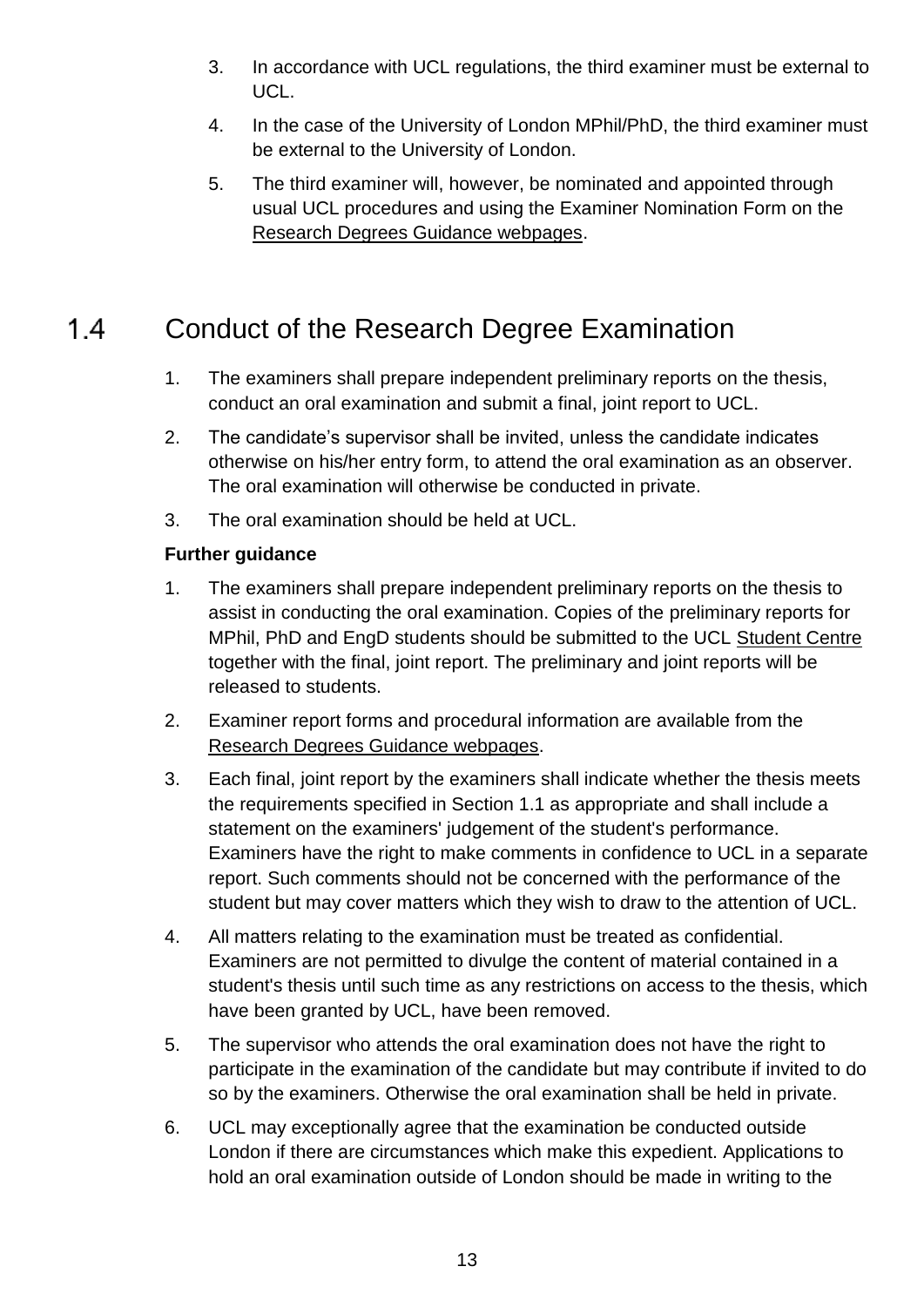Chair of the Research Degrees Committee via [Assessment and Student](http://www.ucl.ac.uk/srs/our-services/student-administration)  [Records.](http://www.ucl.ac.uk/srs/our-services/student-administration)

7. For further guidance on the conduct of an oral examination, students and staff should also refer to the UCL Doctoral School [Code of Practice for Graduate](http://www.grad.ucl.ac.uk/essinfo/)  [Research Degrees.](http://www.grad.ucl.ac.uk/essinfo/)

### <span id="page-13-0"></span> $1.5$ Outcomes of the Oral Examination

### Outcomes of the Oral Examination: PhD/EngD Degrees  $1.5.1$

- 1. Students for a PhD/EngD degree must submit a thesis and be examined orally. The following options are open to examiners in determining the result of an examination for the PhD/EngD degrees:
	- a) If the thesis fulfils the criteria (set out in 1.1.2) and the student satisfies the examiners in all other parts of the examination, the examiners will report that the student has satisfied them in the examination and the award of the PhD degree should be made or, in the case of the EngD, the student has passed the research component of the award.
	- b) If the thesis otherwise satisfies the criteria (set out in 1.1.2) but requires minor amendments, and if the student satisfies the examiners in all other parts of the examination, the examiners may require the student to make, within three months, amendments specified by them. The amended thesis shall be submitted to the examiners, or one of their numbers nominated by them, for confirmation that the amendments are satisfactory.
	- c) If the thesis, though inadequate, shall seem of sufficient merit to justify such action, the examiners may determine that the student be permitted to re-present their thesis in a revised form within 18 months. The examiners may at their discretion exempt from a further oral examination, on representation of their thesis, a student who under this regulation has been permitted to re-present it in a revised form. Examiners may refer a thesis for the PhD degree for 18 months for re-submission in a revised form, on one occasion only.
	- d) If the thesis fulfils the criteria (set out in 1.1.2), but the student fails to satisfy the examiners at the oral examination, the examiners may determine that the student be permitted to re-present the same thesis, and submit to a further oral examination within a period specified by them and not exceeding 18 months.
	- e) If, after completion of the examination for the PhD degree (but not in the case of the EngD, see below), the examiners determine that a student has not reached the standard required for the award of the degree nor for the re-presentation of the thesis in a revised form for that degree, they may determine that the student may submit the thesis, in a revised form for the award of the MPhil degree.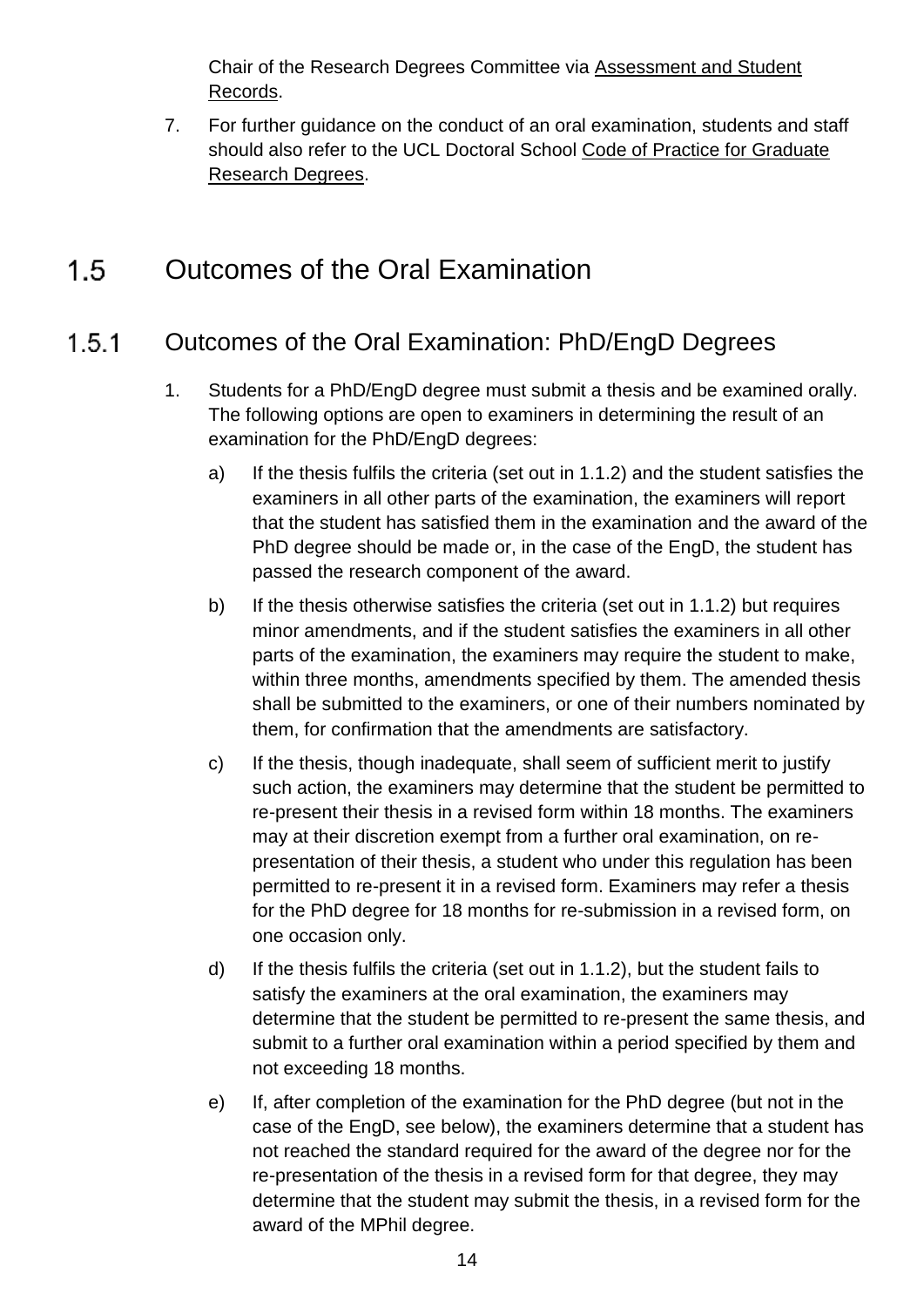- f) The examiners may determine that the student has not satisfied them in the examination and no award will be made.
- g) The examiners shall not, save in very exceptional circumstances, make any of the above decisions without submitting the student to an oral examination on at least one occasion.
- 2. In the case of a thesis for the PhD that is referred for 18 months, examiners may determine that the re-examined thesis, if it still does not meet the necessary criteria for the PhD degree, may be re-submitted for the MPhil degree.
- 3. In the case of an examination for the EngD, the award of the degree is also conditional upon students passing all taught elements of their programme of study. EngD candidates who fail the thesis element may be awarded an MRes degree, based on the taught courses they have passed, at the discretion of the EngD Board of Examiners.

# **Further guidance**

1. Staff and students should also refer to the Doctoral School's [Code of Practice](http://www.grad.ucl.ac.uk/essinfo/)  [for Graduate Research Degrees](http://www.grad.ucl.ac.uk/essinfo/) for further guidance on the examination of research degree students.

### $1.5.2$ Outcomes of the Oral Examination: MPhil Degree

- 1. Students for the MPhil degree must submit a thesis and be examined orally. There are five options open to examiners in determining the result of the examination as follows:
	- a) If the thesis fulfils the criteria (set out in 1.1.3) and the student satisfies the examiners in all other parts of the examination, the examiners will report that the student should be awarded the degree of MPhil.
	- b) If the thesis otherwise fulfils the criteria (set out in 1.1.3) but requires minor amendments, and if the student satisfies the examiners in all other parts of the examination, the examiners may require the student to make within three months amendments specified by them. The amended thesis shall be submitted to the examiners, or one of their numbers nominated by them, for confirmation that the amendments are satisfactory.
	- c) If the thesis, though inadequate, shall seem of sufficient merit to justify such action, the examiners may determine that the student be permitted to re-present his/her thesis in a revised form within 12 months. The examiners may at their discretion exempt from a further oral examination, on re-presentation of his/her thesis, a student who under this regulation has been permitted to re-present it in a revised form. Examiners may refer a thesis for the MPhil degree for 12 months for re-submission in a revised form on one occasion only.
	- d) If the thesis fulfils the criteria (set out in 1.1.3) but the student fails to satisfy the examiners at the oral examination, the examiners may determine that the student be permitted to re-present the same thesis and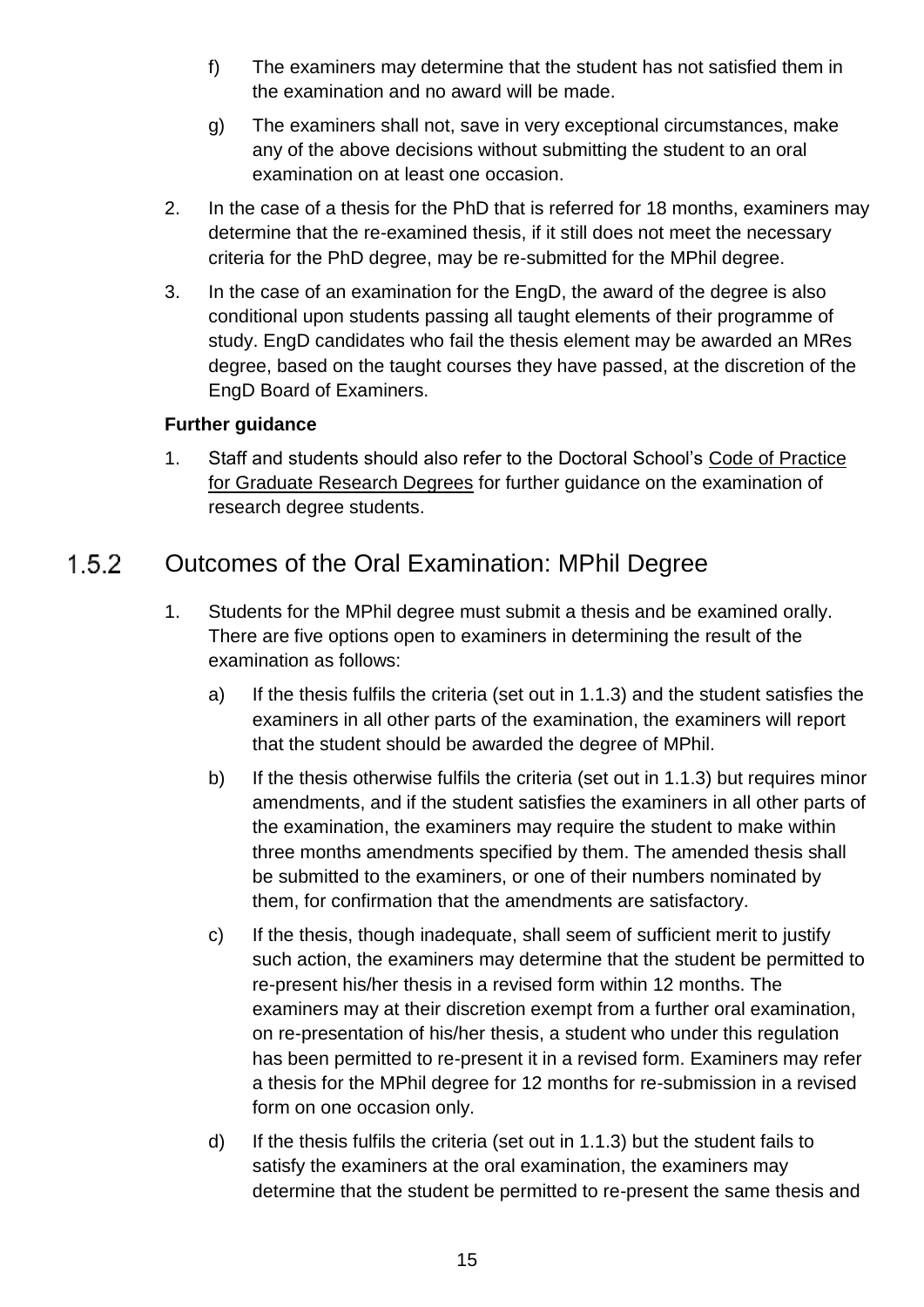submit to a further oral examination within a period specified by them and not exceeding 12 months.

- e) The examiners may determine that the student has not satisfied them in the examination and no degree award will be made.
- 2. The examiners shall not, save in very exceptional circumstances, make any of the above decisions without submitting the student to an oral examination on at least one occasion.

# **Further guidance**

1. Staff and students should also refer to the [Code of Practice for Graduate](http://www.grad.ucl.ac.uk/essinfo/)  [Research Degrees](http://www.grad.ucl.ac.uk/essinfo/) for further guidance on the examination of research degree students.

### Outcomes of the Oral Examination: MD(Res) Degree  $1.5.3$

- 1. Students for the MD(Res) degree must submit a thesis and be examined orally. There are five options open to examiners in determining the result of the examination as follows:
	- a) If the thesis fulfils the criteria (set out in 1.1.4), and the student satisfies the examiners in all other parts of the examination, the examiners will report that the student should be awarded the degree of MD (Res).
	- b) If the thesis otherwise fulfils the criteria (set out in 1.1.4) but requires minor amendments, and if the student satisfies the examiners in all other parts of the examination, the examiners may require the student to make within three months amendments specified by them. The amended thesis shall be submitted to the examiners, or one of their numbers nominated by them, for confirmation that the amendments are satisfactory.
	- c) If the thesis, though inadequate, shall seem of sufficient merit to justify such action, the examiners may determine that the student be permitted to re-present his/her thesis in a revised form within 18 months. The examiners may at their discretion exempt from a further oral examination, on re-presentation of his/her thesis, a student who under this regulation has been permitted to re-present it in a revised form. Examiners may refer a thesis for the MPhil degree for 18 months for re-submission in a revised form on one occasion only.
	- d) If the thesis fulfils the criteria (set out in 1.1.4), but the student fails to satisfy the examiners at the oral examination, the examiners may determine that the student is permitted to re-present the same thesis and submit to a further oral examination within a period specified by them and not exceeding 18 months.
	- e) The examiners may determine that the student has not satisfied them in the examination and no degree award will be made.
- 2. The examiners shall not, save in very exceptional circumstances, make any of the above decisions without submitting the student to an oral examination on at least one occasion.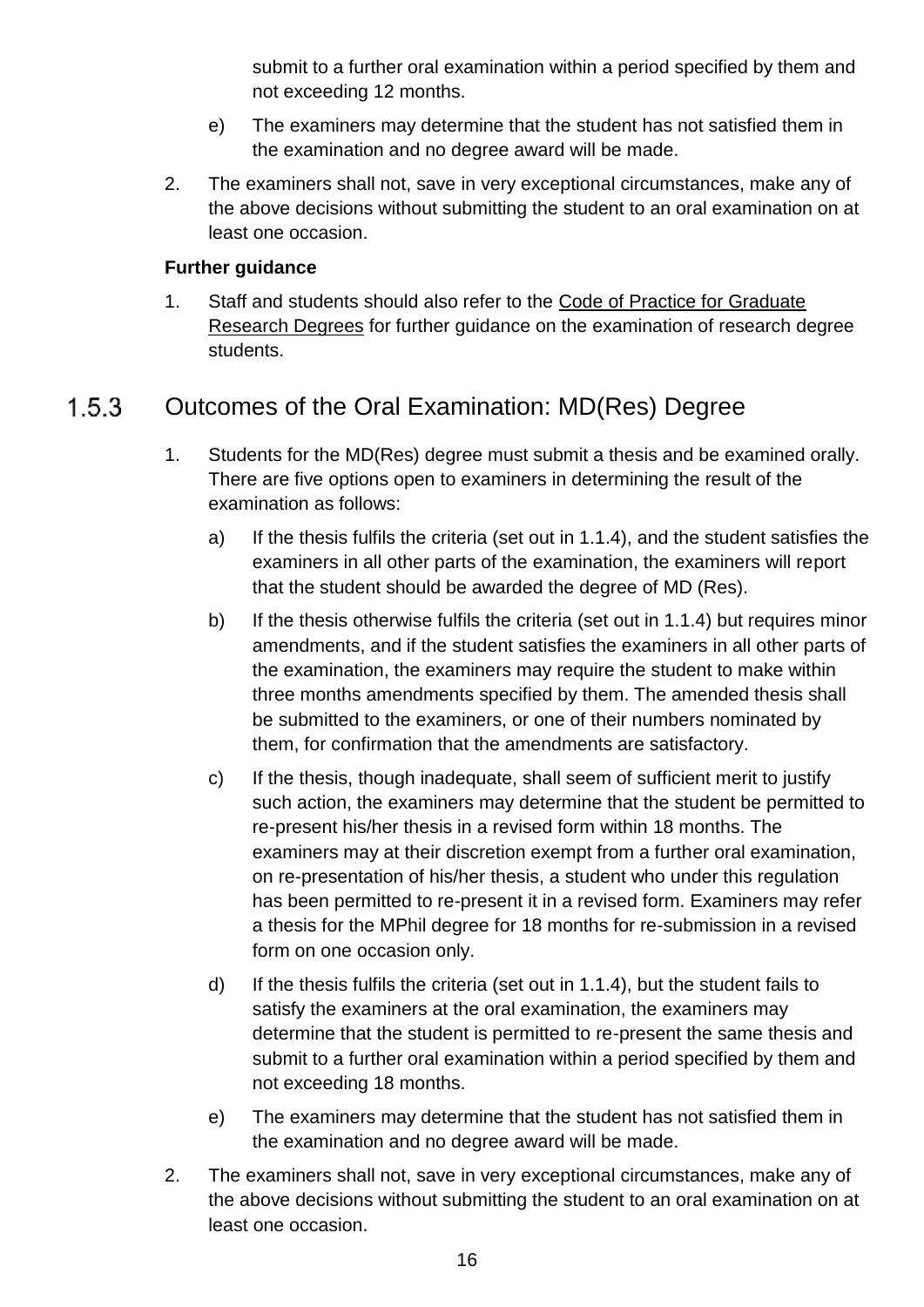# **Further guidance**

1. Staff and students should also refer to the [Code of Practice for Graduate](http://www.grad.ucl.ac.uk/essinfo/)  [Research Degrees](http://www.grad.ucl.ac.uk/essinfo/) for further guidance on the examination of research degree students.

### <span id="page-16-0"></span> $1.6$ Research Misconduct

### Research Misconduct: Initiation of Proceedings  $1.6.1$

1. All cases of suspected research misconduct, including plagiarism, shall be investigated in accordance with the [UCL Procedures for Investigating and](http://www.ucl.ac.uk/srs/governance-and-committees/resgov/investigation)  [Resolving Allegations of Misconduct in Academic Research.](http://www.ucl.ac.uk/srs/governance-and-committees/resgov/investigation)

# **Further guidance**

i) Cases of suspected research misconduct shall be investigated by following the procedures outlined in Sections 1.6.2 and 1.6.3 below. Procedures for Investigating and Resolving Allegations of Misconduct in Academic Research are available from the [Research Governance website.](http://www.ucl.ac.uk/srs/governance-and-committees/resgov)

### $1.6.2$ Extent of Misconduct: Action Open to a Department/Division

- 1. The following instances of research misconduct may be dealt with by the department/division concerned:
	- i) A first instance of plagiarism in the early stages of the programme of study.
	- ii) A first instance of misrepresentation of results in the early stages of the programme of study.

- 1. The following instances of research misconduct may be dealt with by the department concerned:
	- a) A first instance of plagiarism in the early stages of the programme of study (prior to upgrading to MPhil/PhD on the PhD programme, or at the end of the first year of study on the MPhil programme), including suspected collusion but not including suspected use of a fellow student's or other person's work without that student's knowledge and consent.
	- b) A first instance of plagiarism (including suspected collusion but not including suspected use of a fellow student's or other person's work without that student's knowledge and consent) in the later stages of the programme of study (after upgrade to MPhil/PhD on the PhD programme) in which no more than 30% (approximately) of the work in question can be demonstrated to have been plagiarised or, in the case of plagiarised data, statistics etc., it can be demonstrated that they are not the main findings or among the main findings on which the argument of the thesis rests.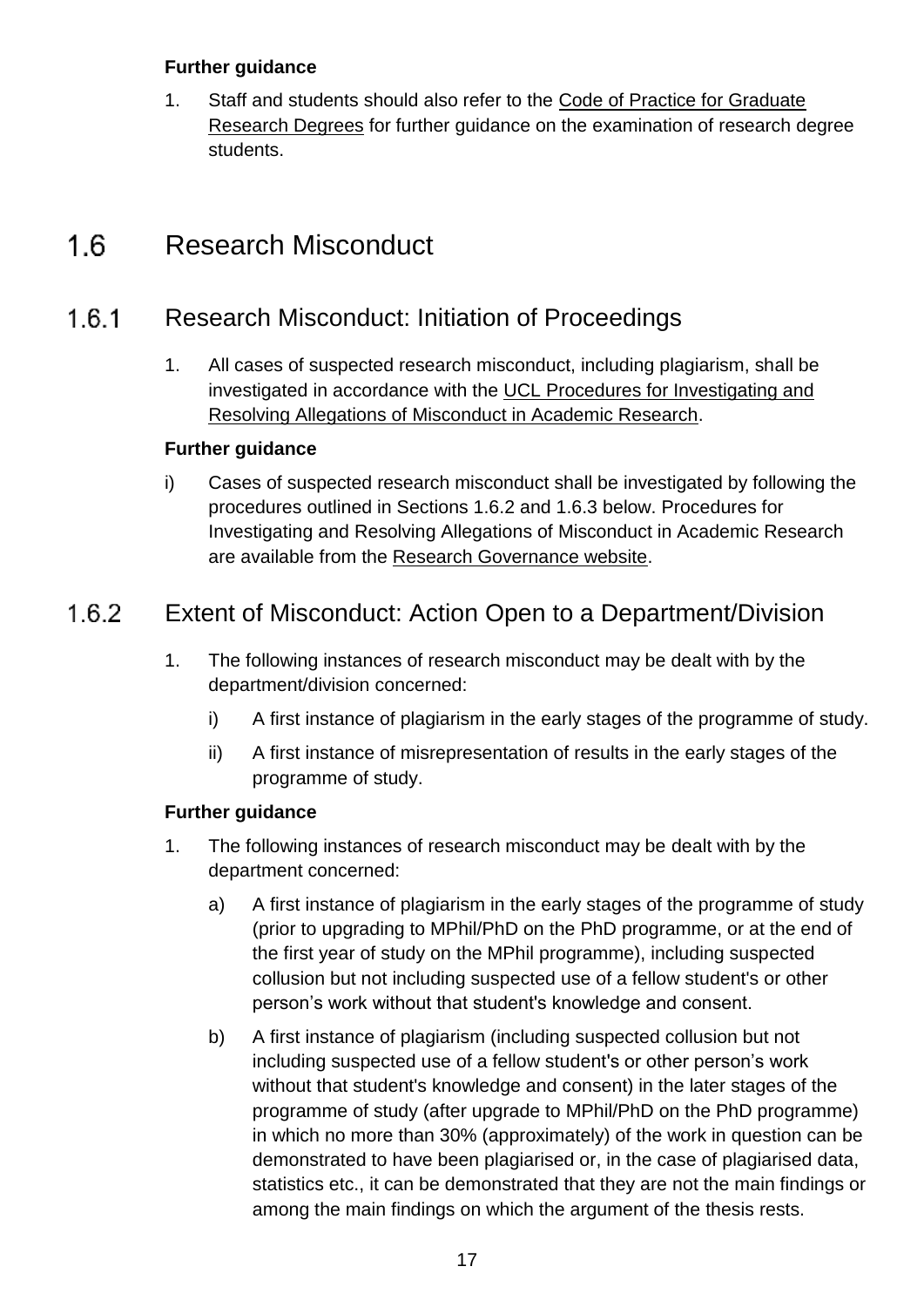- c) A first instance of misrepresentation of results in the early stages of the programme of study (prior to upgrading to MPhil/PhD).
- d) A first instance of misrepresentation of results in the later stages of the programme of study (after upgrading to PhD on the PhD programme, or after the first year of study on the MPhil programme) which is judged to have been owing to error, misunderstanding or other extenuating circumstances.
- 2. Procedures for Investigating and Resolving Allegations of Misconduct in Academic Research are available from the [Research Governance website.](http://www.ucl.ac.uk/srs/governance-and-committees/resgov)

### Extent of Misconduct: Action Open to UCL  $1.6.3$

- 1. The following instances of research misconduct shall be referred to the Registrar:
	- i) any instance of plagiarism, except those covered in Section 1.6.2 above;
	- ii) any repeated instance of plagiarism;
	- iii) any instance of misrepresentation;
	- iv) any instance of piracy or fraud;
	- v) any instance of any kind of research misconduct which appears in published work;
	- vi) submission of a thesis for examination by a student when an allegation of research misconduct has been made.

# **Further guidance**

l

- 1. The following instances of research misconduct must be referred for action by UCL:
	- a) Any instance of plagiarism (including suspected collusion<sup>2</sup>) other than a first instance falling under Section 1.6.2 above in which approximately 30% of the work can be demonstrated to have been plagiarised or, in the case of plagiarised data, statistics etc. it can be demonstrated that they are the main findings or among the main findings on which the argument of the thesis rests.
	- b) Any repeated instance of plagiarism after a warning has been given, whether or not it exceeds 30%, or involves data, statistics etc. which are not among the main findings on which the argument of the thesis rests.
	- c) Suspected use of another student's or person's work without that student's knowledge and consent.
	- d) Any instance of misrepresentation other than a first instance falling under Section 1.6.2.

<sup>&</sup>lt;sup>2</sup> Where collusion between two or more students is established, all students concerned will be penalised.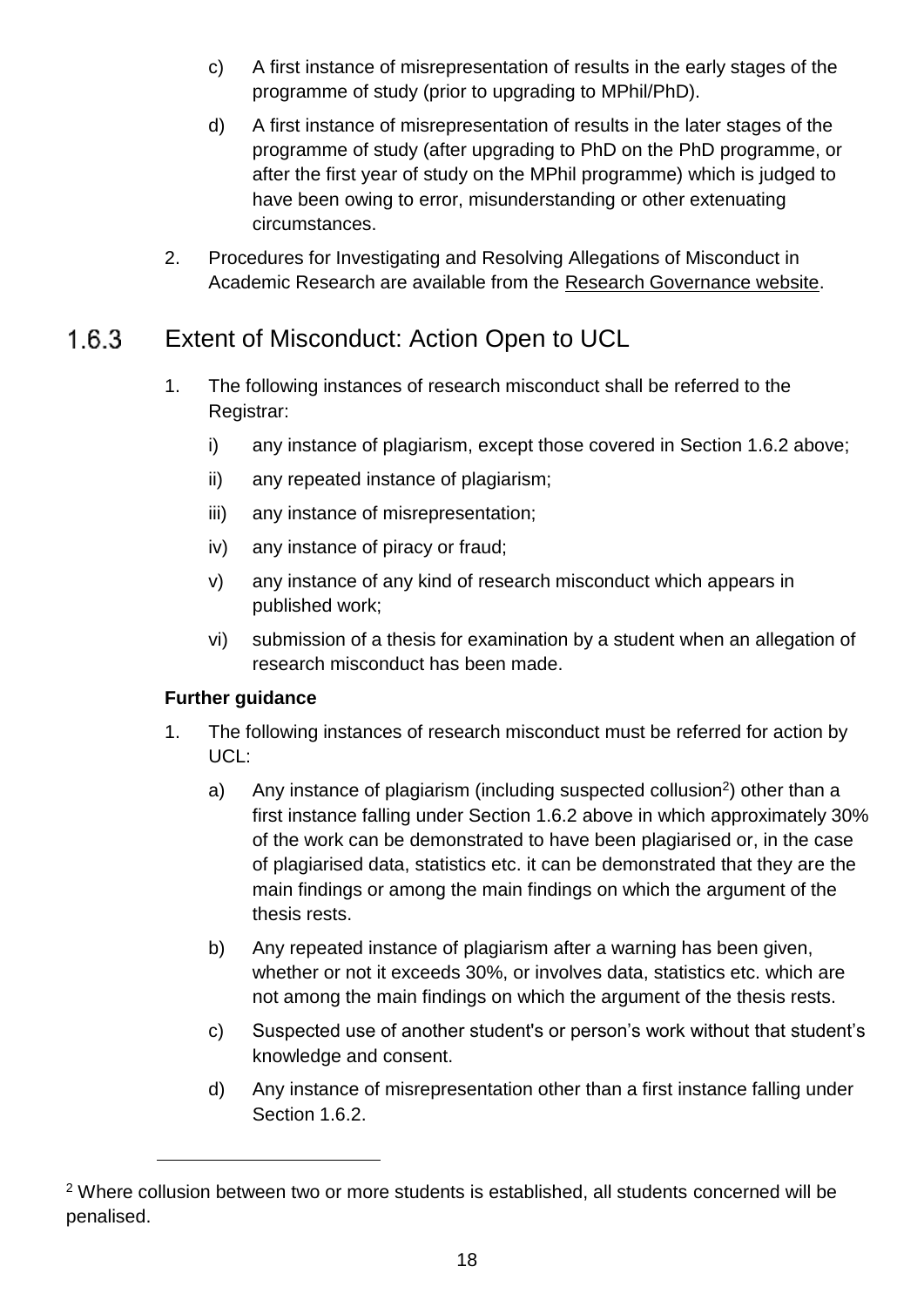- e) Any instance of piracy or fraud, as defined in the [UCL Procedures for](http://www.ucl.ac.uk/srs/governance-and-committees/resgov/investigation)  [Investigating and Resolving Allegations of Misconduct in Academic](http://www.ucl.ac.uk/srs/governance-and-committees/resgov/investigation)  [Research.](http://www.ucl.ac.uk/srs/governance-and-committees/resgov/investigation)
- f) Any instance of any kind of research misconduct which appears in published work, whether or not the work appears before or after the examination for MPhil/PhD.
- g) Submission of a thesis after the student has been warned not to submit it because of an allegation of research misconduct.
- 2. Procedures for Investigating and Resolving Allegations of Misconduct in Academic Research are available from the [Research Governance website.](http://www.ucl.ac.uk/srs/governance-and-committees/resgov)

## Research Misconduct Discovered after Successful Completion  $1.6.4$ of an Examination

1. UCL has the right to rescind an award if research misconduct is discovered after the examination of a thesis.

### <span id="page-18-0"></span> $1.7$ Student Complaints Procedure

- 1. There is no right of appeal against an academic decision. There is a Student Complaints Procedure in place. Students can lodge a case under this procedure in the circumstances specified.
- 2. Students and staff should consult Chapter 1, Section 12: Student Complaints Procedure.

### <span id="page-18-1"></span> $1.8$ Graduation Ceremonies

- 1. UCL will organise Graduation Ceremonies and publish an annual deadline for ticket applications (see the [UCL Graduation Ceremonies](http://www.ucl.ac.uk/graduation/) website).
- 2. It is mandatory for all UCL graduates to wear academic robes to the graduation ceremonies. It is the responsibility of students to obtain the appropriate robes from UCL's suppliers. For further information see the [Graduation: Academic](http://www.ucl.ac.uk/graduation/robes)  [Robes web pages.](http://www.ucl.ac.uk/graduation/robes)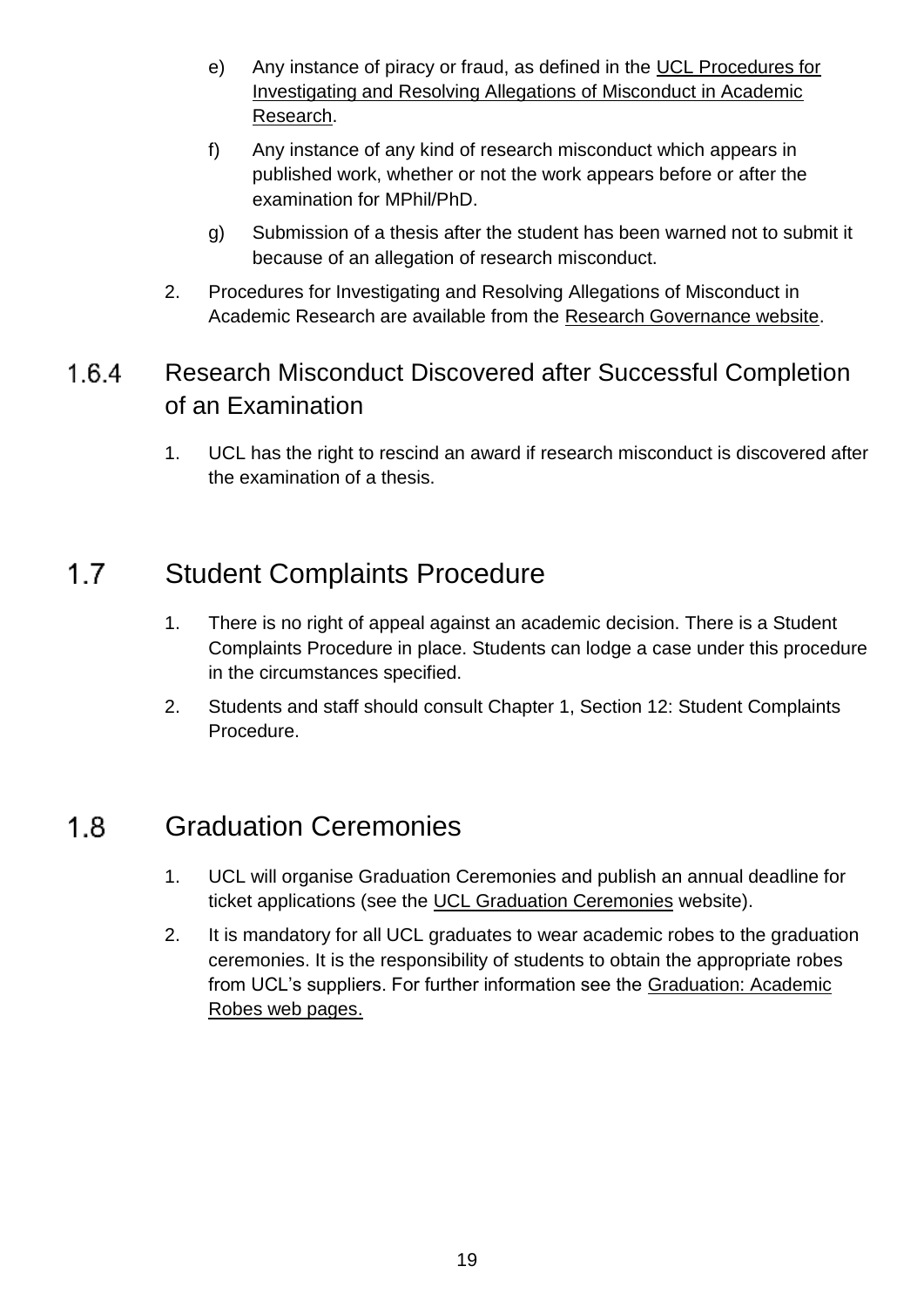# <span id="page-19-0"></span>2 Professional Doctorate Assessment

### <span id="page-19-1"></span> $2.1$ Taught Element

### $2.1.1$ Successful Completion of a Professional Doctorate Programme

- 1. In order to complete successfully a professional doctorate programme at UCL, students must complete all specified taught components of their degree programme, as follows:
	- a) For the coursework and/or practicum components, a threshold for completion will be set by the programme and be clearly publicised to students.
	- b) In the event that any threshold set is not reached, the result for the component will be "incomplete" regardless of the mark obtained.

### $2.1.2$ Unseen Examinations

- 1. An unseen examination component is deemed complete if a student has submitted an answer that can be academically assessed. The mark awarded, however, might be zero. If a student makes little or no attempt at the examination, this will be deemed "incomplete".
- 2. **A** taught component is complete when a student has been declared complete on all relevant assessments for that component using the criteria specified in the relevant programme regulations.

### <span id="page-19-2"></span> $2.2$ Academic Assessment

- 1. For the purposes of these regulations, 'examination' refers to the assessment of taught and practicum assignments other than research, whether by written examination and/or by coursework, or other means of academic assessment.
- 2. The assessment of the research thesis is discussed under Section 2.3 below.
- 3. These regulations should be read together with Chapter 4, Section 1: Assessment Strategy and the *Examination Guide for Candidates* on the [Examinations and Awards website.](http://www.ucl.ac.uk/current-students/exams_and_awards)

### $221$ Anonymity of Assessed Work

1. With the exception of the circumstances set out in item 4 below, unseen summative written examinations must be assessed anonymously against an anonymous identifier such as candidate numbers or SRN.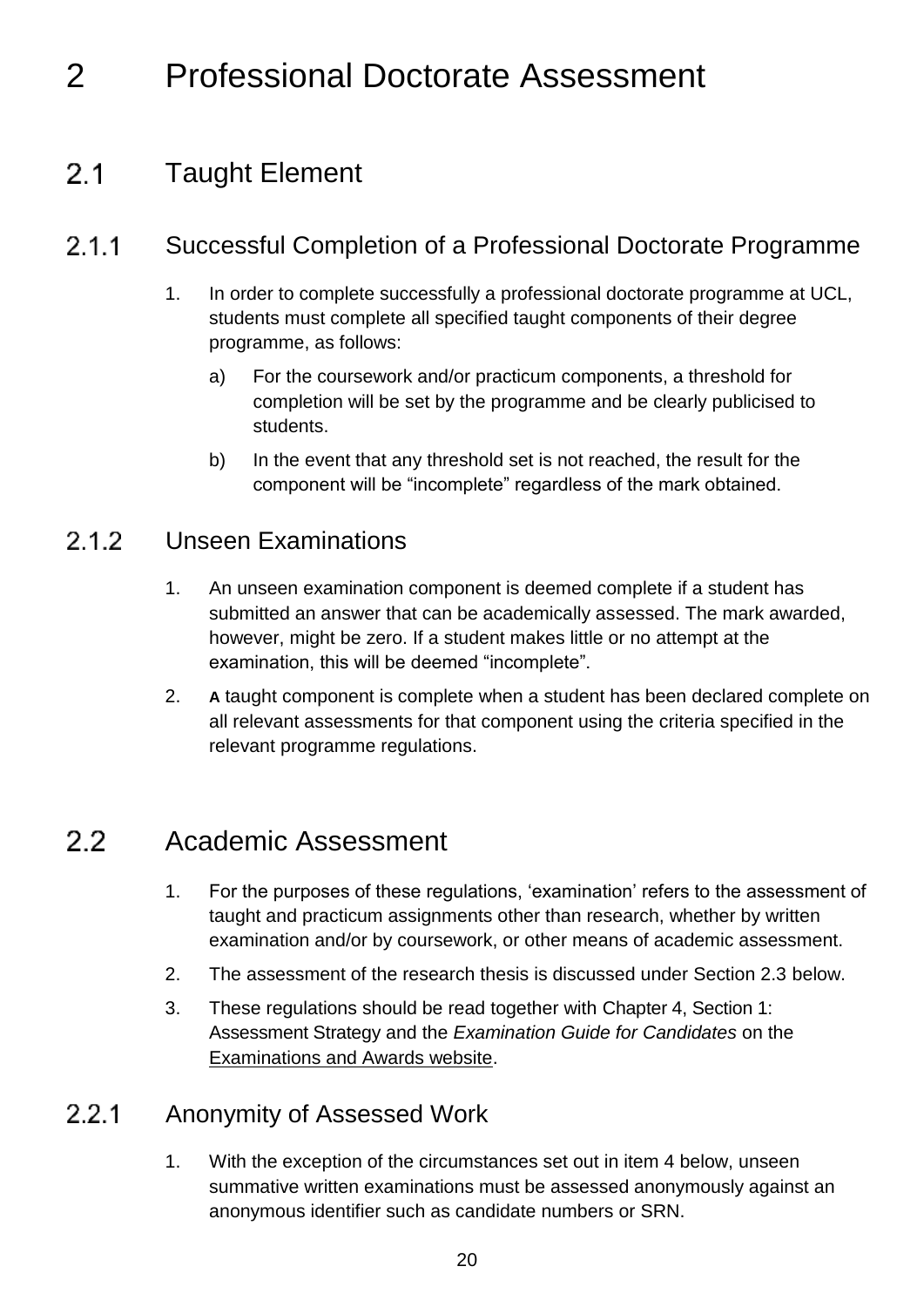- 2. A summative coursework element that constitutes more than 40% of a module must be submitted and assessed on an anonymous basis where possible.
- 3. Once marks have been finalised for an element of summative coursework, for example by agreement between first and second markers, anonymity may be lifted to facilitate feedback to students.
- 4. Anonymity may not be practical when assessing laboratory work, oral examinations, exhibitions, marking clinical work with patients, portfolios of work, dissertations/ research theses and group work etc.
- 5. Anonymity is not required for an element of summative assessment that constitutes 40% or less of a module.
- 6. Consideration by Boards of Examiners of all summative assessed marks, progression decisions and awards must be conducted anonymously.

# **Further guidance**

- 1. In this context a coursework element is either part of or the entire coursework component for a taught module. For example, one essay weighed at 40% of a taught module is one element and therefore makes up the entire 40% coursework component for that module, the remainder being other component(s) weighted at 60%. However, as another example, 10 individual weekly problem sheets weighted at 40% of a taught module are 10 elements of the 40% coursework component of that module the remainder being other component(s) weighted at 60%.
- 2. Reports listing names and candidate numbers will be available via Portico to designated departmental/divisional staff in the first term.
- 3. The student SRN may be used as an anonymous identifier when departments/divisions wish to reserve use of candidate numbers for unseen written examinations.
- 4. Since students benefit from feedback on their coursework, anonymity is not required when the coursework element constitutes 40% or less of the assessment for a taught module.
- 5. Anonymity is required when a coursework element constitutes 40% or more of a taught module and SRN or candidate numbers may be used as appropriate. However, anonymity may be relaxed once marks have been agreed to facilitate feedback to students.
- 6. Candidate numbers should be used for all unseen written examinations and at meetings of Boards of Examiners.

### 222 Examination Entry Criteria

1. Students will be eligible for summative assessment if they have attended and pursued the taught module(s) to the satisfaction of the teaching department/division. The minimum requirement for 'satisfactory performance' is attendance of 70% of the taught module(s) in terms of lectures, seminars,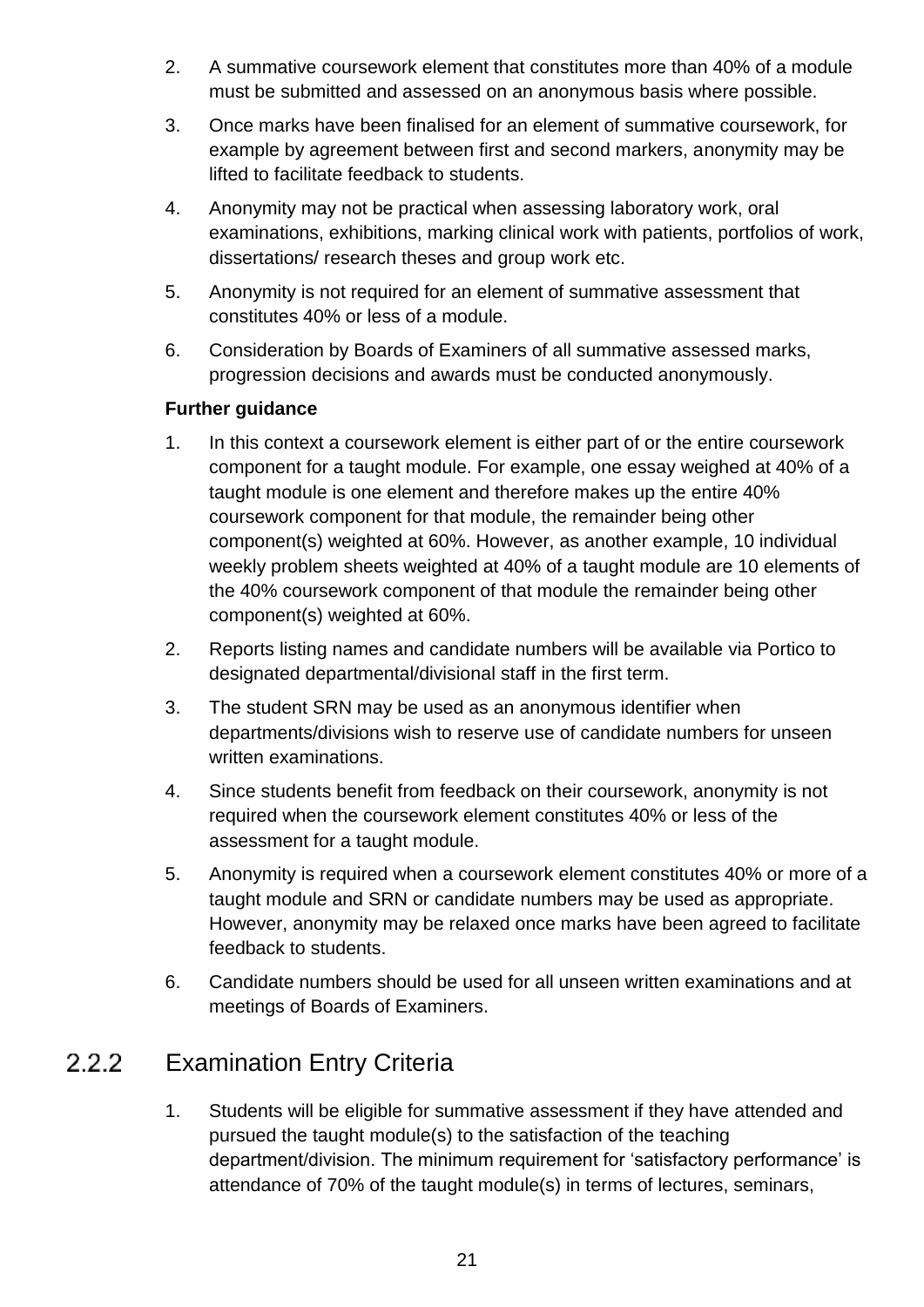laboratory sessions and other forms of teaching and learning as specified by the department/division or faculty.

- 2. Students who are clearly falling short of any departmental/divisional requirements in any particular taught module will be informed in writing that their performance is currently less than satisfactory, and that if the situation continues, they may be barred from the assessment of the taught module(s) in question together with the consequences that this may bring.
- 3. Students have the right to appeal against the decision to bar them from being assessed.

# **Further guidance**

- 1. Departmental/divisional, programme and taught module literature given to students at the start of the session must set out the policy on satisfactory performance, together with clear definitions of what will constitute 'unsatisfactory performance'. If particular importance is attached to the attendance for certain elements, such as seminars for laboratory work, of a taught module, then the requirements must be set out clearly in the literature given to students.
- 2. Departments/divisions may stipulate a higher minimum requirement than attendance of 70% of the taught if they wish to do so as long as this is communicated to the students.
- 3. Wherever it is practicable for them to do so, departments/divisions must have adequate mechanisms in place for regularly recording attendance at seminars, classes and tutorials, and the submission of required coursework and any other work and for the reporting by individual teachers of any serious deficiencies to the Departmental/Divisional Programme Tutor (as appropriate), who are the designated departmental/divisional officers with overall responsibility for instigating the barring process.
- 4. Any communications informing students that their performance is currently less than satisfactory, should be sent to the relevant Faculty Tutor/ Faculty Graduate Tutor for information (and to the student's home department/division if it is not the department/division responsible for teaching the taught module(s) in question).
- 5. Such warning must be given to students in sufficient time for them to be able to rectify the situation during the remainder of the session and certainly no later than half-way through the module(s) in question.
- 6. The Faculty Tutor/ Graduate Faculty Tutor (and, where relevant, the student's home department/division) may also decide at this point to interview the student concerned.

## $2.2.3$ Right of Appeal against a Decision to Bar a Student from **Examinations**

1. Students have the right to appeal against the decision to bar. Such appeals must be made by the student in writing, either to the home Faculty Graduate Tutor or the Chair of the Research Degrees Committee, as appropriate, within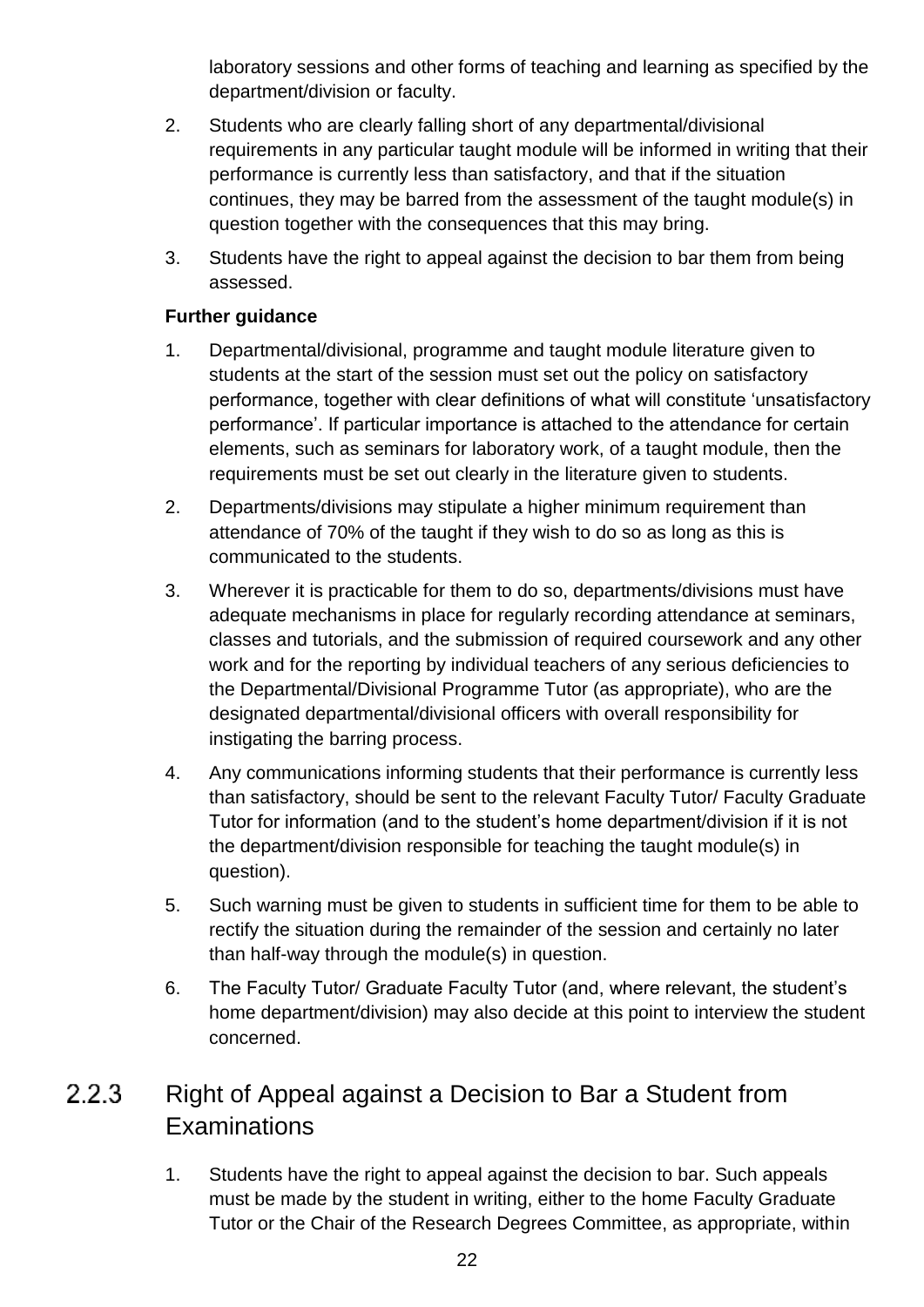seven days of the date of notification of the department/division's or Faculty's decision.

- 2. The home Faculty Graduate Tutor will deal with any appeal there may be against a departmental/divisional decision where progression is not at stake within five working days of receipt of the written appeal.
- 3. Appeals against a decision by the Faculty Graduate Tutor which results in nonprogression or classification difficulties for the student will be dealt with by the Chair of the Research Degrees Committee within 5 working days of receipt of the written appeal.

# **Further guidance**

- 1. Students who are not satisfied with the outcome of their appeal may go through UCL's Student Complaints Procedure, but they must accept that a final outcome is unlikely to be reached before they are due to take the examination(s) in question.
- 2. For further information see Chapter 1, Section 12: Student Complaints Procedure.

### Authorised Absence from Assessment  $224$

- 1. A student, who is prevented owing to illness or the death of a near relative or other cause judged sufficient by UCL from completing an examination at the normal time, may at the discretion of the examiners either:
	- i) Enter the examination in those elements in which they were not examined on the next occasion when the examination is held in order to complete the examination; or:
	- ii) Be set a special examination in those elements of the examinations missed as soon as possible and/or be permitted to submit any work prescribed (e.g. report) at a date specified by the Board of Examiners concerned.

# **Further guidance**

1. The special examination shall be in the same format as specified in the programme regulations for the elements missed.

# 225 Unauthorised Absence from Assessment and Non-Submission of Assessed Work

- 1. Students who are absent without permission from other forms of assessment or who do not submit work for assessment will be awarded a mark of zero.
- 2. If a student is absent from an examination without permission or, although present at an examination, either does not attempt the paper or attempts so little that it cannot be assessed and provides no evidence of extenuating circumstances, the normal procedure should be that the student is awarded a mark of zero for the missed/non-attempted examination (i.e. a mark of zero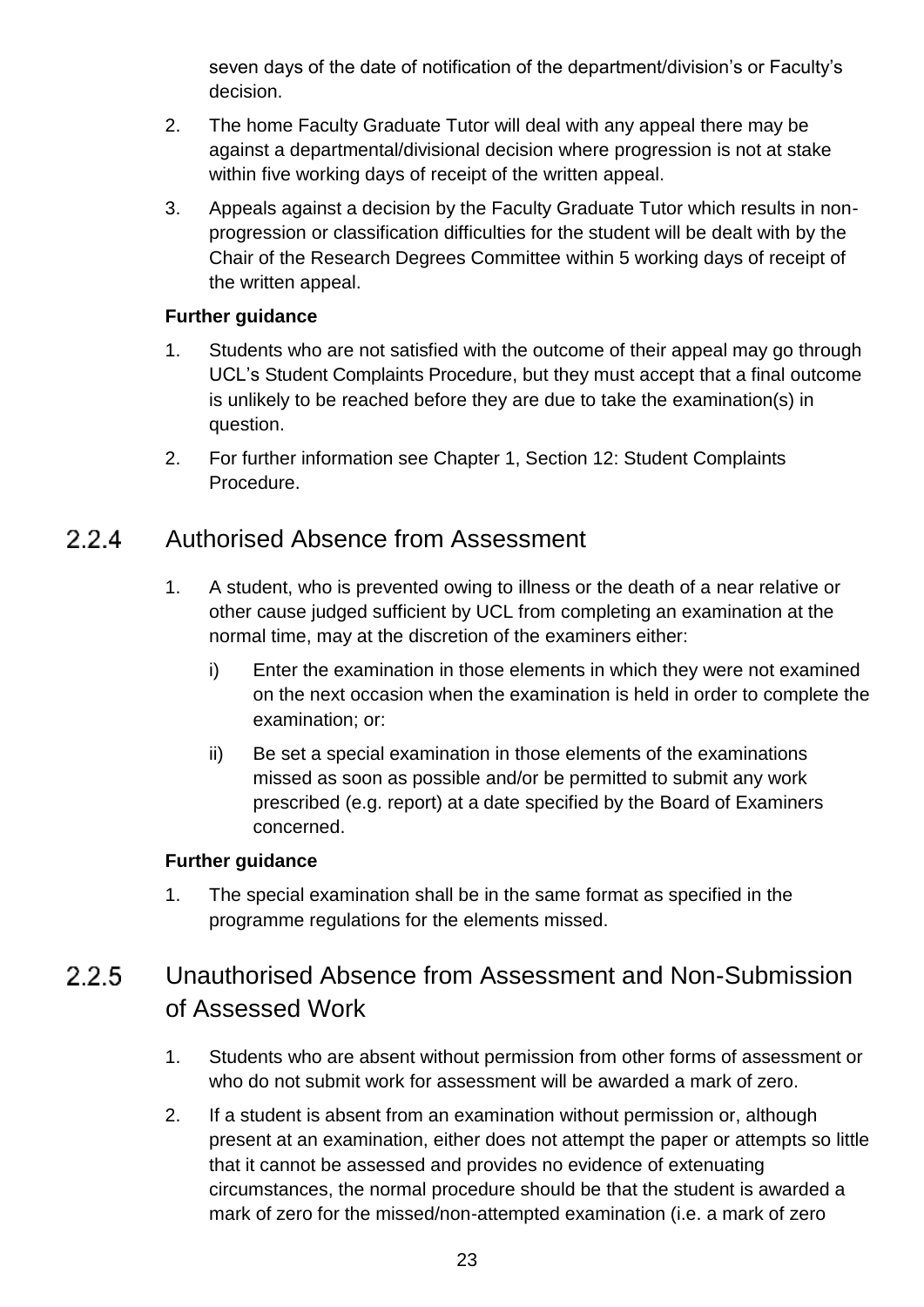would be counted in any average and it would be treated as an attempt: the overall result for the module would be recorded by Assessment and Student Records as absent or incomplete, as appropriate).

### $2.2.6$ No Attempt or Minimal Attempt at Assessment

1. Students who do not attempt a paper or other form of assessment, or who make an attempt that is academically un-assessable, will be awarded a mark of zero.

### Re-Entry to Assessment  $2.2.7$

- 1. Students who obtain a mark below the condoned mark range will be required to re-enter that examination at the next normal occasion.
- 2. The mark achieved will apply even if this is lower than the original mark.

### $2.2.8$ Number of Permitted Attempts

- 1. Students who, at their first entry, do not successfully complete an examination may re-enter for the examination or other forms of assessment on one more occasion.
- 2. This does not apply if a student has been awarded a degree, or been excluded from UCL on the grounds of academic insufficiency or as a result of examination misconduct or professional misconduct.

## Programme Regulations and Syllabus for Re-entered 2.2.9 **Examinations**

- 1. Students who re-enter for any part of an examination shall be subject to the programme regulations and syllabus current at their first attempt. This is providing that:
	- i) Appropriate examiners for the course are available.
	- ii) For students wishing to enter or re-enter examinations after satisfactory completion of the programme of study, such entry or re-entry is made within two calendar years of the completion of the programme of study.
	- iii) For students wishing to enter or re-enter examinations following a period of interruption of study, such entry or re-entry is made within two calendar years of the completion of attendance on the course unit.
	- iv) Examination according to the method(s) of assessment operating at the time of the original registration for that course does not disadvantage the student.
- 2. Where one or more of the conditions set out at i)-iv) above cannot be met, the following will apply: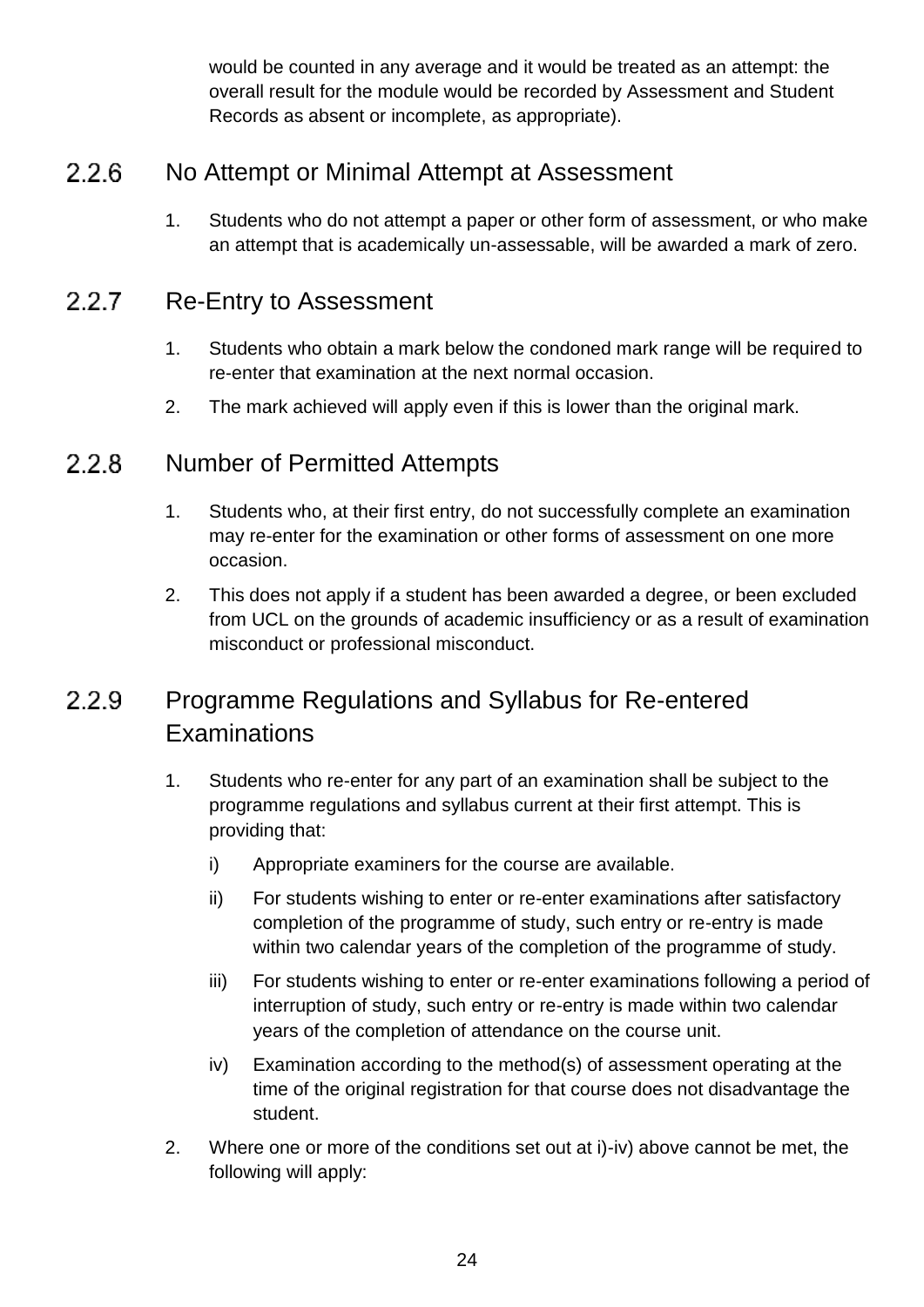- i) The student will be notified in writing of any changes to the method(s) of assessment since the time of their original registration for the course.
- ii) The student must signify in writing that they understand that the method(s) of assessment have changed as notified.

### 2.2.10 Format of the Reassessment

- 1. Students will only re-take failed assessment components unless the regulations for their programme require students to re-take all assessed components of a module.
- 2. Students will be automatically re-entered for assessment components that they have failed to pass or complete, unless they have been granted permission not to re-enter by UCL or have been excluded from UCL. If a student passes assessed coursework components but fails an examination, the normal expectation is that the student would only re-sit the examination, unless specific programme regulations require otherwise. However, following academic advice, a recommendation may be made by the Departmental/Divisional Programme Tutor that a student can re-sit all assessment components of the module, including those previously passed. Evidence of support by the Faculty Tutor should be sent to [Assessment and Student Records.](http://www.ucl.ac.uk/srs/our-services/student-administration)

### Late Submission of Coursework 2.2.11

- 1. Deadlines for submission of coursework will be set by individual programmes, and are absolute.
	- 1. Coursework submitted after the deadline will be deemed to have failed, and a new piece of work will need to be submitted in place of the original.
	- 2. Where there are extenuating circumstances that have been recognised by the Board of Examiners or its representative, these penalties will not apply until the agreed extension period has been exceeded.
	- 3. For further information see Chapter 4, Section 7: Extenuating Circumstances Regulations.

# $2212$ Over-length Coursework, including Research Projects, Dissertations and Final Reports

- 1. Prescribed word counts for each piece of work will be set by individual programmes, and are absolute.
	- i) Coursework with a stated word count above the maximum will not be accepted for submission (i.e. it will not be date-stamped or otherwise recorded as formally submitted), but will be immediately returned to the student with instructions to reduce the word length.
	- ii) If submitted work is subsequently found to have an inaccurately stated word count it will be failed. At the discretion of individual programmes the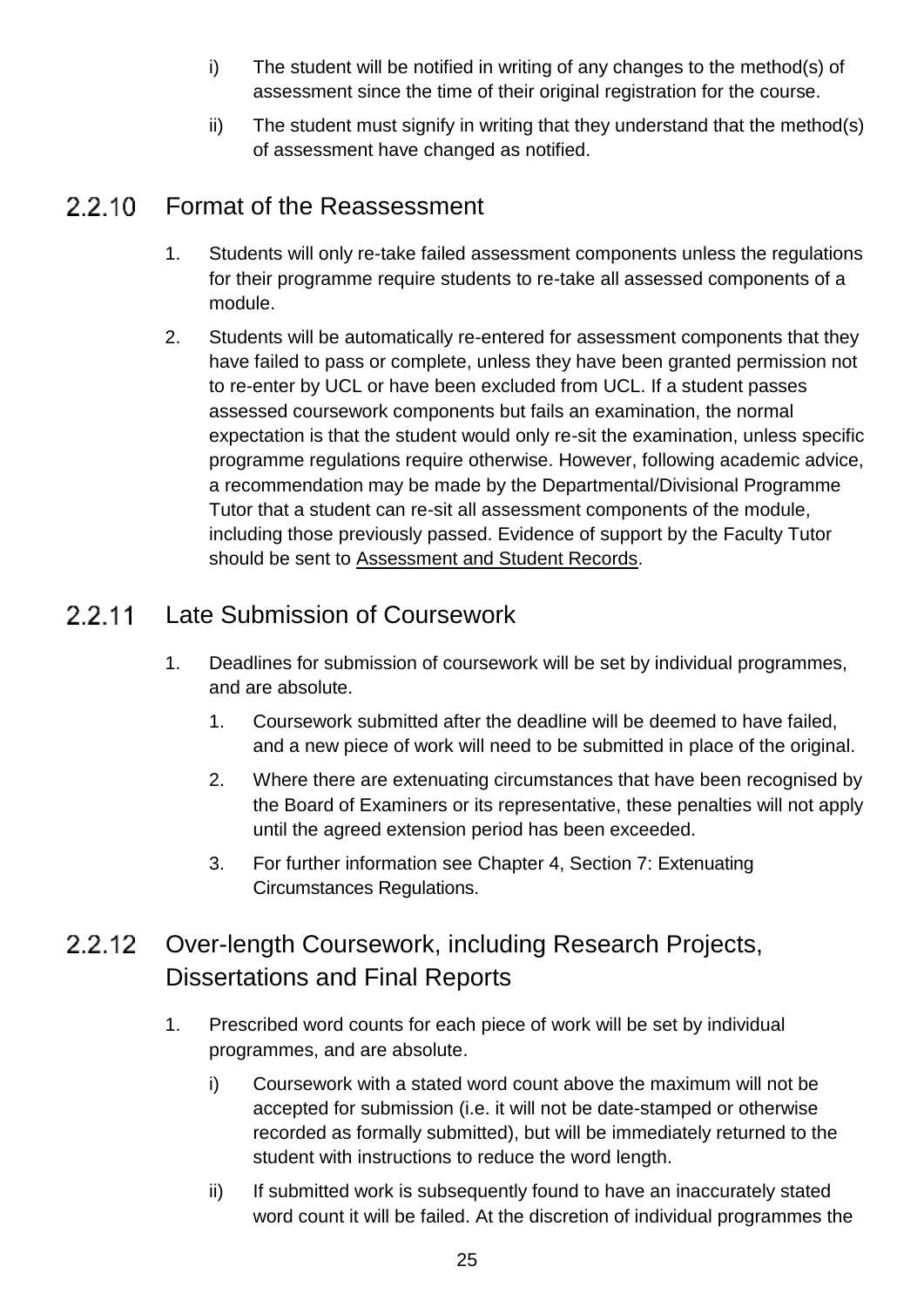student may be permitted to re-present the coursework in a revised form that meets the prescribed word count.

### 2.2.13 Approved Format for Examinations

# **Assessment – General**

- 1. Assessment is a general term used to describe the mechanism to measure student achievement. A variety of assessment methods may be applied to reflect an integrated curriculum design. At UCL there is an expectation that a mixture of formative and summative assessment methodologies will be applied to test different skills and to enable students to achieve the intended learning outcomes. Formative assessment can also provide experience of a programme's summative assessment.
- 2. **Summative assessment** provides a clear statement of achievement or failure that can be made in respect of an individual student's performance. The outcome of summative assessment is used to classify a degree award and is recorded on student transcripts.
- 3. **Formative assessment** provides feedback to individual students about their progress towards achieving the intended learning outcomes for specified course units and modules. In addition, innovative formative assessment methodologies make an important contribution to the overall development of student skills and transferable knowledge.
- 4. Permitted forms of summative academic assessment are set out in Chapter 4, Section 1: Assessment Strategy.
- 5. Permitted forms of summative e-assessment are set out in Chapter 4, Section 5.2: Summative E-assessment.

# **Examination of a Programme**

- 1. Students entering an examination must be examined in all parts of the examination prescribed for the programme. Therefore (unless prevented by illness or other adequate cause for which certification must be provided) students must register for each prescribed assessment and submit sufficient work to enable them to be examined. For components examined either in full or in part by coursework, students may be regarded as having been examined in all parts of the examination, that is having completed the assessment of the component, provided that:
	- a) All parts of the assessment have been completed at the time that the component is assessed.
	- b) Individual departments/divisions may prescribe the proportion of unseen written examination and coursework. In every case, the percentage of coursework which must be completed shall be clearly specified in appropriate documentation and clearly indicated to the students concerned.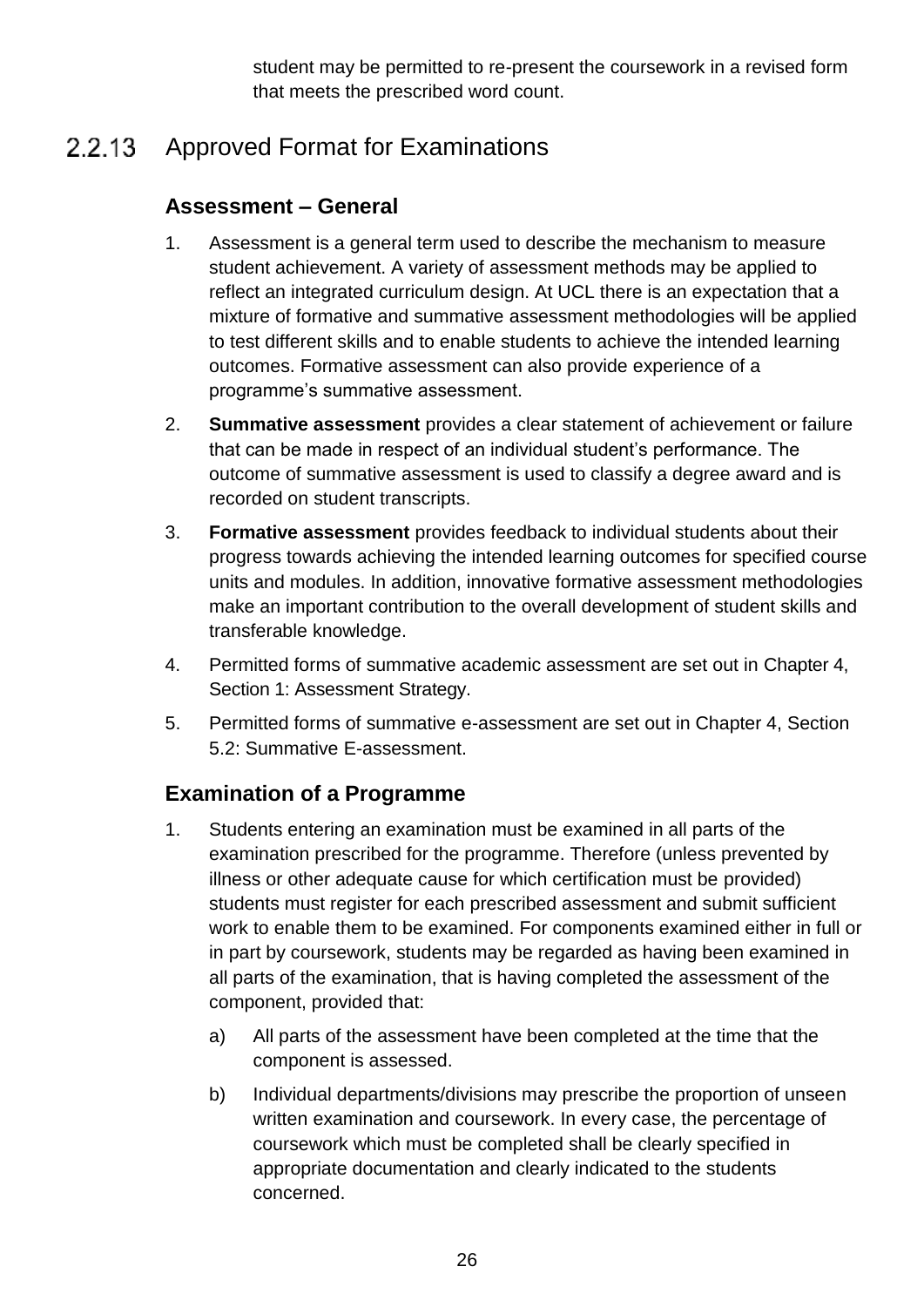# **Examination of Coursework**

- 1. Criteria for the assessment of coursework will be published by individual programmes.
- 2. The coursework component will examine both the taught and practicum components of the programme.
- 3. Coursework has to be passed independent of the examinations of other course components.
- 4. The examiners may specify changes to a piece of coursework and require these to be carried out before these are accepted as part of the student's portfolio.

# **Further guidance**

- 1. The examination of coursework will be conducted in accordance with procedures for examination of coursework as set out in Chapter 4, Section 1: Assessment Strategy.
- 2. Where coursework is required to be resubmitted students should be given clear feedback indicating the revision required.
- 3. Students whose performance falls below the required standard will normally be allowed one resubmission.
- 4. External examiners should be involved in the examination process and where failure is indicated their advice should be sought.

# **Examination of Practicum Assignment and Practicum Assessments**

- 1. The practicum assignment will be assessed by criteria published by the department/division at least once a year, and must be passed according to written criteria published by the programme.
- 2. Attendance requirements for professional doctorate programmes must be met in order to allow entry into the examination.
- 3. The evaluation is based on observation of the performance of the student on the practicum assignment by either a member of the programme staff and/or a member of the profession formally recognised and designated by the programme as possessing the appropriate qualifications for examining the student.
- 4. Failure of the practicum assignment will normally lead to failure of the course, but at its discretion the Board can permit students to re-take the relevant assignment. There will only be one opportunity to retake an assignment.
- 5. If students are deemed not to be meeting criteria, they need to be informed that this is the case. If their performance continues to be unsatisfactory they may be required to attend an oral examination.
- 6. Students may appeal against failure of the practicum component.

# **Further guidance**

1. The frequency of assessment of the practicum assignment will be specified in the regulations of individual programmes.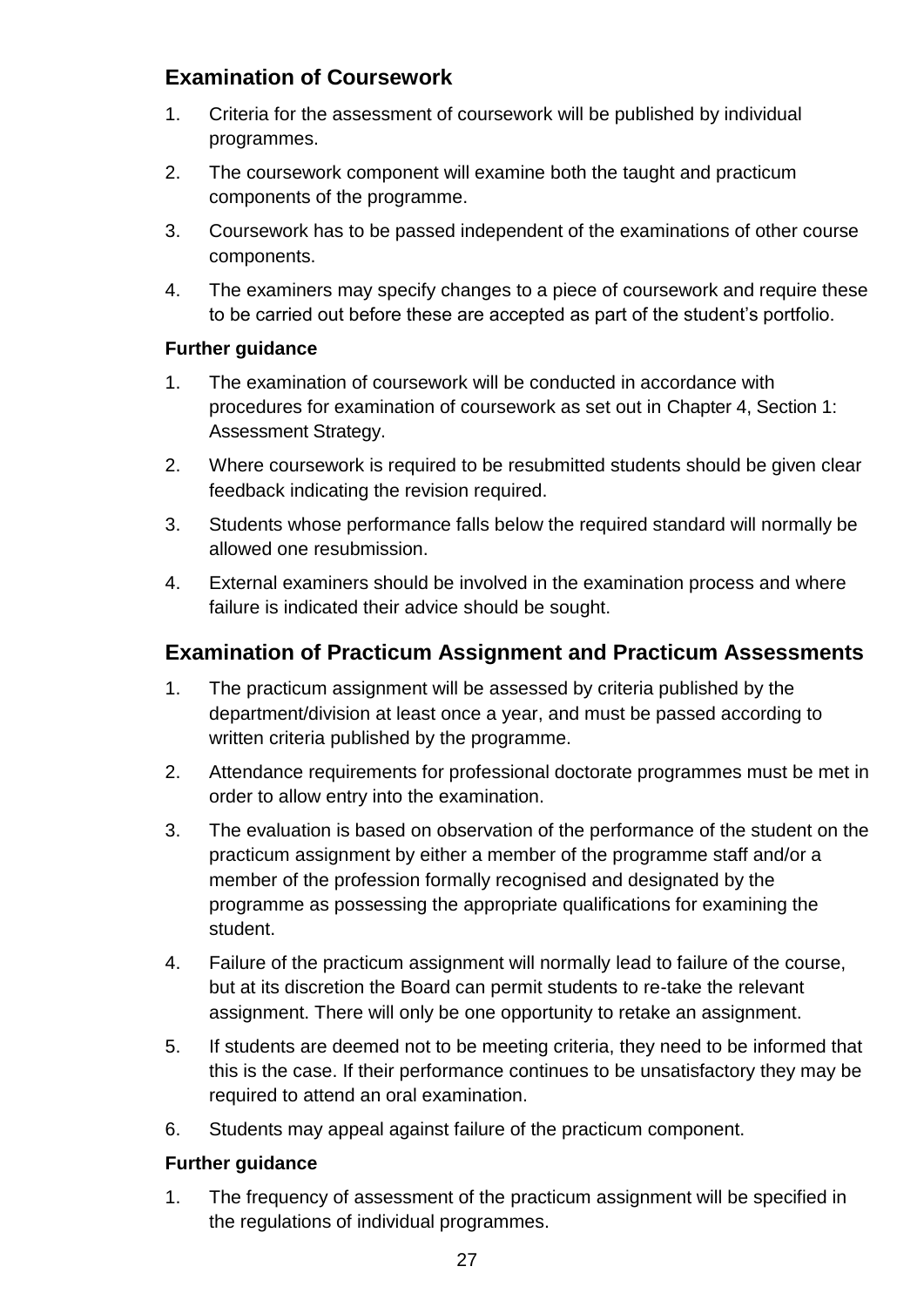- 2. The person examining the practicum component will normally be specified before the student is sent on the practicum assignment.
- 3. The criteria for satisfactory performance in a practicum assignment will be specified by the programme and made available both to students and assessors of the practicum.
- 4. Reports of the student's progress and the oral examination (if conducted) will be considered by the Board of Examiners of the programme.

### 2.2.14 Examination Conduct

1. The conduct of examinations will follow UCL norms as set out in Chapter 4: Assessment Framework for Taught Programmes.

### Special Assessment Arrangements 2.2.15

1. Special examination provisions on the grounds of a specific learning difficulty (such as dyslexia), disability or ill-health will follow UCL norms as set out in Chapter 4, Section 4: Special Assessment Arrangements.

### Publication of Examination Results 2216

1. The Publication of Examination Results will follow UCL norms as set out in Chapter 4, Section 3.16: Award of Degrees.

### 2.2.17 Prescribed Scheme of Award

- 1. Every professional doctorate will have an associated prescribed Scheme of Award that is a statement of the means by which the degree is awarded. The Scheme of Award will be published in the student information handbook for the programme.
- 2. Students will be considered for an award according to the Scheme for Award in place at the time of their registration on the programme.

# **Further guidance**

1. The Scheme of Award is the method by which the award of the degree is calculated. Teaching departments/divisions are required to publish their local award scheme rules in the Student Handbook for each programme, and students are expected to familiarise themselves with these local rules.

### 2.2.18 Changes to a Prescribed Scheme of Award

1. Students will have signified in writing that they have understood that changes have been made to the Scheme for Award as notified.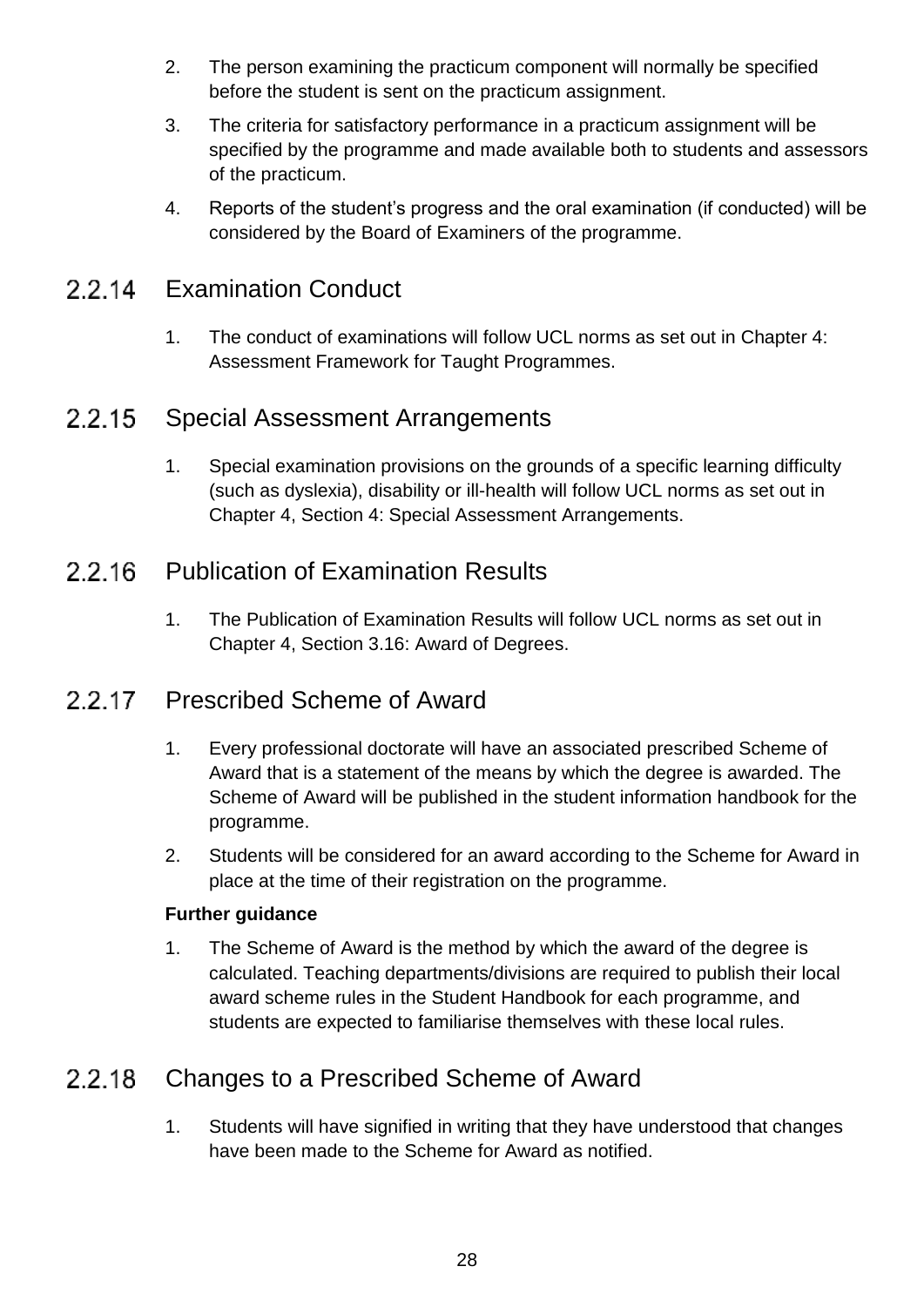### Date of a Degree Award 2.2.19

1. The date of award for professional doctorates will be no longer than one month after the Board of Examiners has recommended to Assessment and Student Records that a student be passed.

### 2.2.20 Provision of Degree Certificate

- 1. A UCL degree certificate will be sent to each successful student who is awarded a degree.
- 2. Students should ensure that their contact address is kept up to date, via Portico, as this address will be used for the despatch of certificates. For students gaining a UCL award, certificates are despatched by Assessment and Student Records, within approximately three months of the date of award.

### 2.2.21 Students with an Outstanding Debt to UCL

- 1. All students who will, if successful in their examinations, qualify for the award of a degree, should note that UCL will withhold the award in the case of any student who is in debt to UCL in regards to tuition fees.
	- i) No report will be made on the student's results record until the tuition fee debt has been settled in full, and attendance at a Graduation Ceremony will not be permitted unless all tuition fees have been settled by the due date.
	- ii) All other students who hold a debt to UCL in relation to tuition fees will have their official results withheld and/or not be permitted to enrol at any future session until that tuition fee debt has been settled in full.
	- iii) For the avoidance of doubt, the term 'tuition fees' does not include, without limitation: accommodation charges, charges for childcare services, library charges, examination and submission fees, student loans and other fines and penalties.

# 2.2.22 Award of Degrees

1. The Academic Committee of UCL is authorised to award degrees.

### 2.2.23 Revocation of Degrees

- 1. UCL may revoke any degree, diploma or certificate awarded, if discovered at any time and proved to the satisfaction of UCL, that:
	- a) There was an administrative error in the award made under the procedures required by UCL, including an error in calculating the results.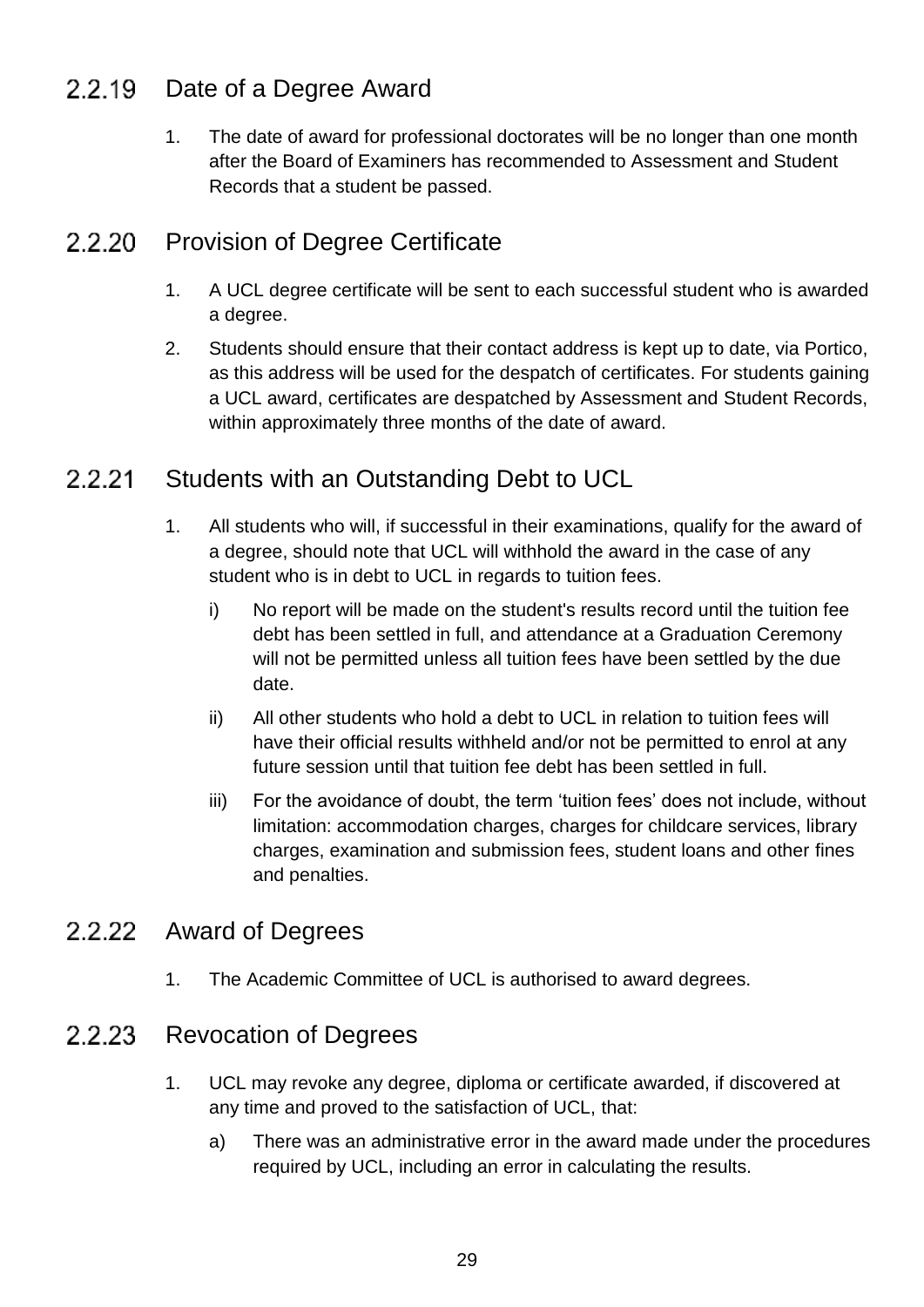b) Subsequent to award, a Board of Examiners, having taken into account information that was unavailable at the time its decision was made, determines that a student's or students' classification should be altered.

### <span id="page-29-0"></span> $2.3$ Requirements of the Research Thesis

### $231$ Theses: General

- 1. The greater proportion of the work submitted in a thesis must have been undertaken after the registration of the student for the professional doctorate.
- 2. The work in the thesis submitted by students must be their own work and the submission of a thesis for examination will be regarded as a declaration of that fact.
- 3. Students will not be permitted to submit a thesis that has been submitted for examination for a degree, or comparable award, of this or any other university or institution.
- 4. Students may submit the results of work done in conjunction with their supervisor and/or with fellow research workers provided that their own contribution in the investigation is clearly stated and a statement of confirmation is certified by the supervisor.
- 5. Students should include in the thesis submission form a signed declaration that the work presented is their own. This may be inserted between the title page and the contents page of the thesis in the following terms:

*'I, [student's full name], confirm that the work presented in this thesis is my own. Where information has been derived from other sources, I confirm that this has been indicated in the thesis.'*

### 232 Requirements of the Research Thesis

- 1. A thesis for the award of a professional doctorate shall be examined in accordance with the criteria prescribed by UCL and the thesis shall demonstrate that it:
	- i) is genuinely the work of the student;
	- ii) shows a student's capacity to pursue original research in the field of study based on a good understanding of the research techniques and concepts appropriate to the discipline;
	- iii) embodies the results of research which may reasonably be expected of a student after the period under research supervision, formulated and carried out by the student in consultation with the supervisors;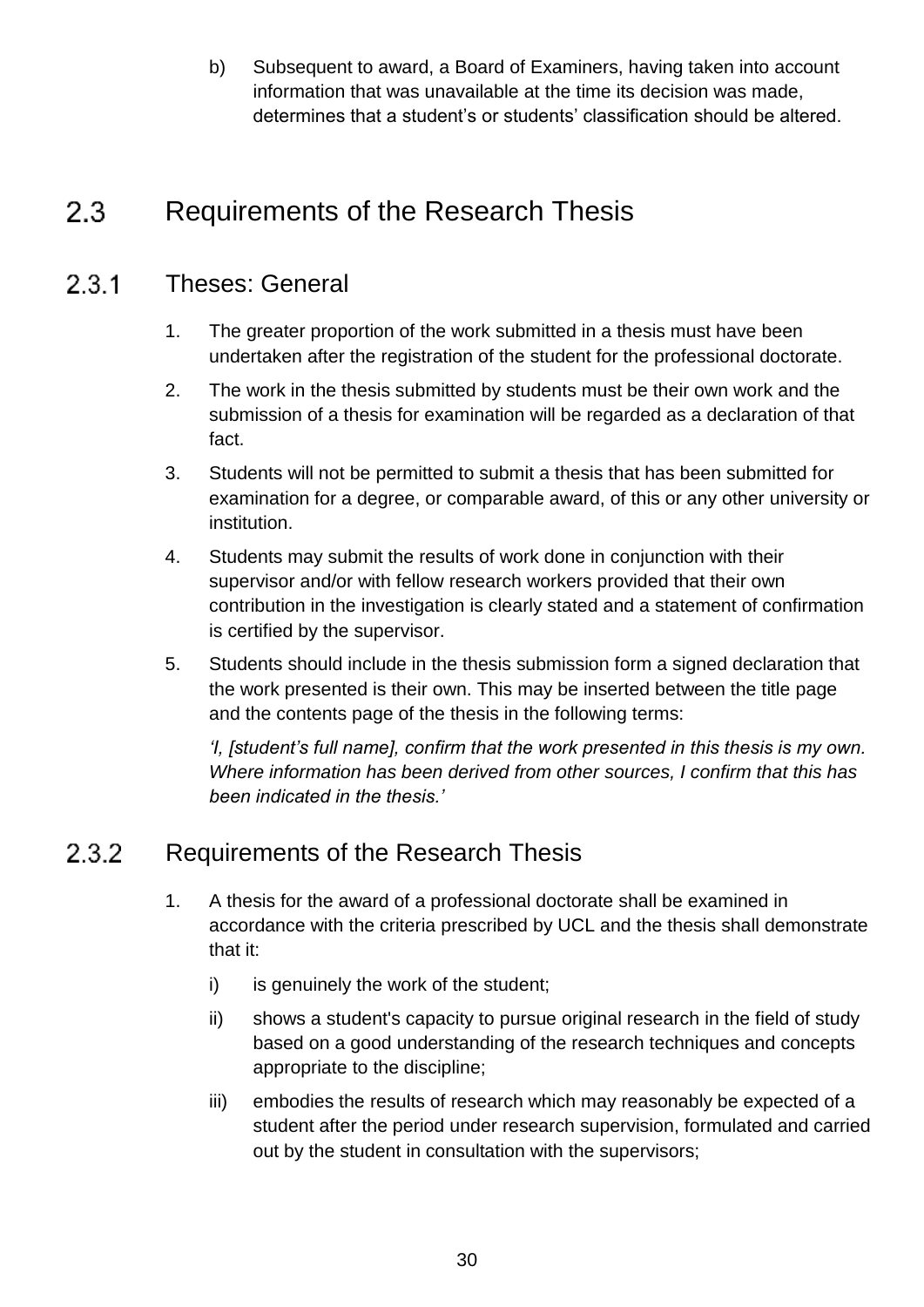- iv) consists of a student's own account of their investigations, the greater proportion of which shall have been undertaken during the period under research supervision for the degree;
- v) represents a distinct and significant contribution to the subject, whether through the discovery of new knowledge, the connection of previously unrelated facts, the development of new theory, or the revision of older views;
- vi) shows the exercise of critical judgment with regard to both a student's own work and that of other scholars in the field;
- vii) includes a critical assessment of relevant literature, including a description of the method of research and its findings, discussion of those findings and indicates in what respects they appear to the student to advance the study of the subject and, in so doing, demonstrates a deep and synoptic understanding of a field of study, objectivity and the capacity for judgment in complex situations and autonomous work in that field;
- viii) is satisfactory in its literary and/or technical presentation and structure with a full bibliography and references;
- ix) the report of research takes due account of previously published work on the subject;
- x) makes clear the sources from which information has been derived, the extent to which the work of others has been used, and the areas which are claimed as original;
- xi) contains an element which might, after any necessary revision, merit publication in a medium appropriate to the discipline (for example as a monograph or as a number of articles in learned journals);
- xii) shows a student's ability to design and implement an independent research project.

# **Further guidance**

1. Supervision of the research component of a professional doctorate normally starts after students have undertaken other elements of the programme, and hence the period of registration is usually longer than the period during which the student is under research supervision. Students and staff should consult individual programme regulations for details of the period of research supervision.

### Language of a Thesis  $2.3.3$

1. All these must be written in English and the oral examination must be conducted in English.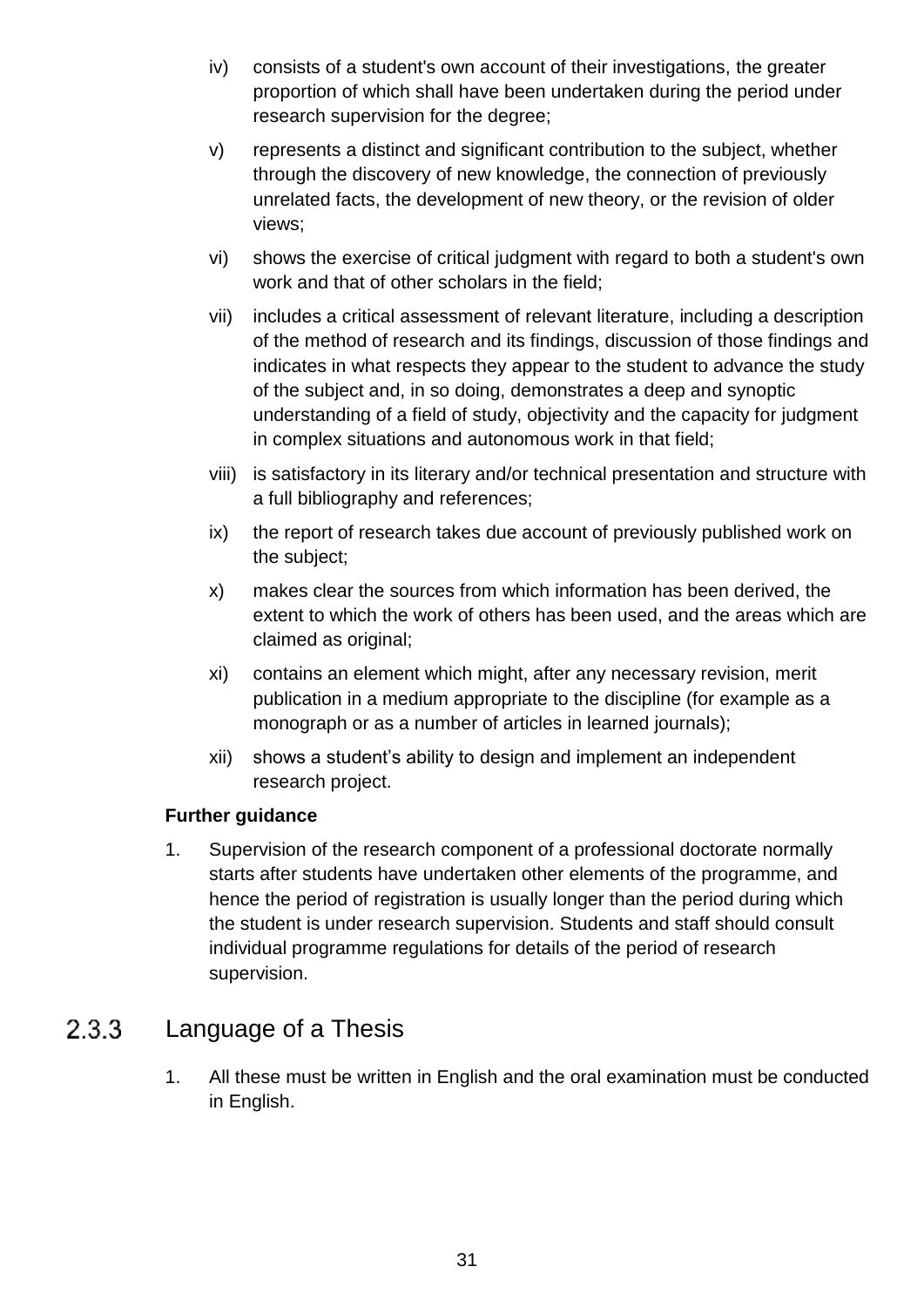### Word Length of a Thesis  $2.3.4$

- 1. The maximum word length of professional doctorate theses is 100,000 words, including all component parts, footnotes, tables and figures but excluding bibliography, appendices and supporting data.
	- i) The above prescribes the maximum allowable length for the thesis, not necessarily the preferred length. Individual programmes may recommend a shorter length and give specific advice on partitioning the submitted thesis. Students should refer to the regulations for individual programmes for advice on the usual length and specified components of theses in their subject area.
	- ii) The signature of the student on the Examination Entry Form to the examination for the specialist doctorate shall be taken as confirmation that the thesis submitted is within the required word limit.
	- iii) "Supporting data" refers largely to raw data which is not essential to the argument of the thesis. Appendices are not in the word count and should only include material which examiners are not required to read in order to examine the thesis, but to which they may refer if they wish. Examiners are not required to read beyond the maximum word limit.
	- iv) Students should refer to the specific programme regulations for their thesis word lengths and other elements of their programmes that are examined as part of the doctorate.

### 235 Format of a Thesis

- 1. The thesis should be submitted in the format determined by the home department/division of the programme at the time of submission.
- 2. Further information and guidance on the format and presentation of theses is available from the individual programme literature.

### 2.3.6 Availability of a Thesis

- 1. At the time of entry to the examination, students are required to sign a declaration giving UCL the necessary authority to retain a copy or copies of the thesis.
	- i) Further information about the terms of this declaration on retention is available from the individual programme literature.
	- ii) Students may apply to UCL, at the time of registration or thereafter, for restriction of access for a period of not more than two calendar years to their thesis and/or the abstract of their thesis on the grounds of commercial exploitation or patenting. If the thesis includes material that is significant for reasons of confidentiality or other reasons, subject to approval of UCL, copies of the thesis placed in the public domain may have certain parts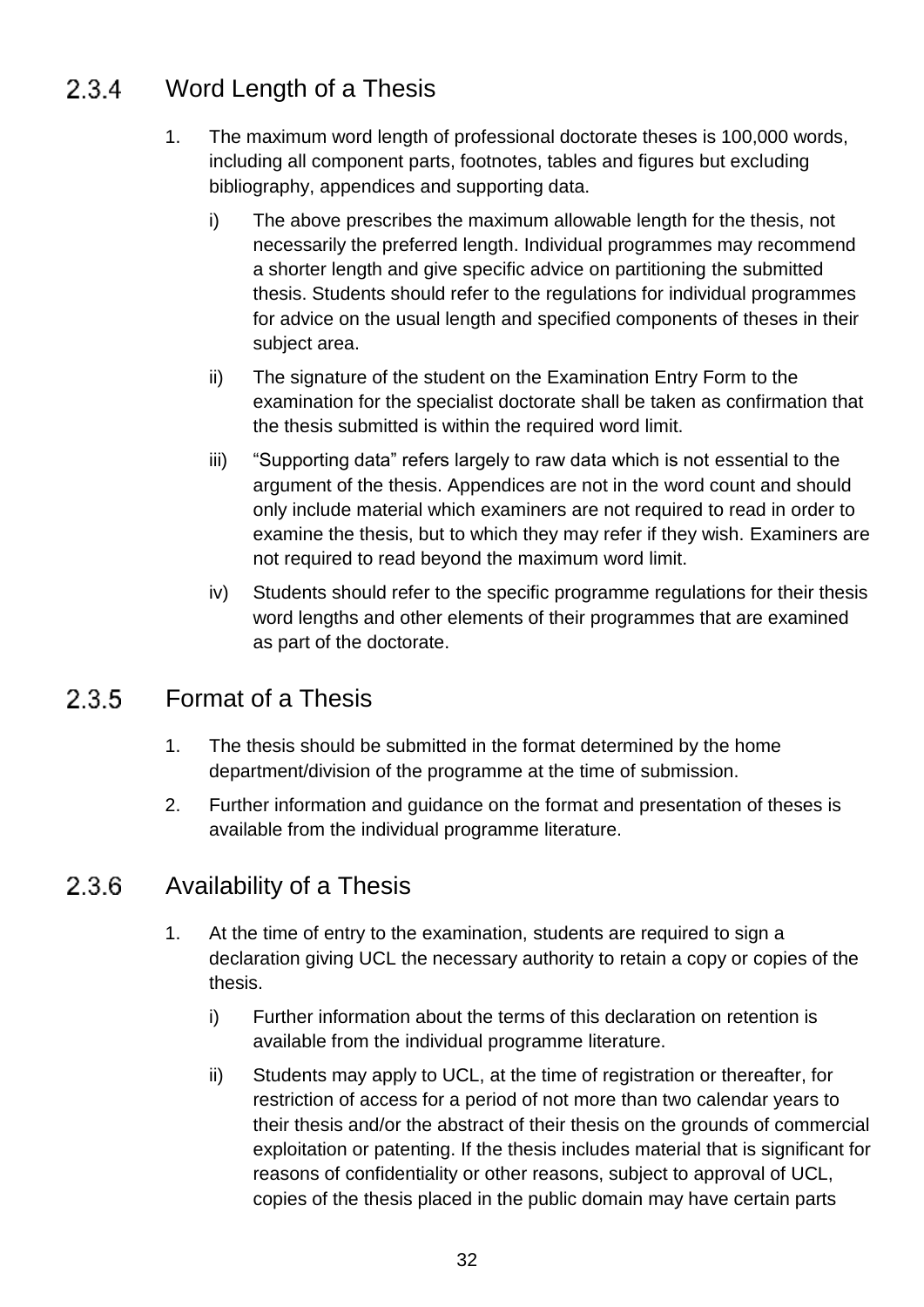excised from them. Applications to restrict access to a thesis should be made via the [Student Centre.](http://www.ucl.ac.uk/current-students/student-centre)

### <span id="page-32-0"></span> $2.4$ Examination Entry

### $24.1$ Thesis Submission Form

- 1. Prior to the time of submission of a thesis for examination, a thesis submission form must be submitted to the home department.
	- i) Information about the submission of the form, and when submission is required, should be available from the home department/division.
	- ii) The form, which requires a short description of the content of the thesis in about 300 words, must be submitted to the Departmental/Divisional Postgraduate Committee to assist in the nomination of suitable examiners.

### 242 Thesis Submission

- 1. Students, prior to examination, are required to submit two copies of their theses to UCL using the procedures identified by the programme.
- 2. Students may be required to provide a third copy of their thesis if a third examiner is appointed at any stage in the examination process.
- 3. Students are required to bring to the oral examination a copy of their thesis which is identical to the copies submitted to UCL.

### 243 Dispatch of Theses to Examiners

- 1. A thesis will be sent to both examiners at least four weeks in advance of an oral examination.
- 2. Direct submission of theses to examiners by students or supervisors is not permitted.

- 1. All theses will be submitted to UCL using the procedures identified by the programme. Supervisors and students should note that theses will only be sent to examiners who have been formally appointed by UCL and only after the thesis submission form has been submitted in accordance with the examination entry guidelines. Further information is available from individual programmes.
- 2. The Departmental/Divisional Postgraduate Committee and the student should ensure that all examination entry requirements have been met in good time before a planned oral examination takes place.
- 3. Oral examinations cannot proceed if the requirements for the examination entry, including the formal appointment of examiners, have not taken place in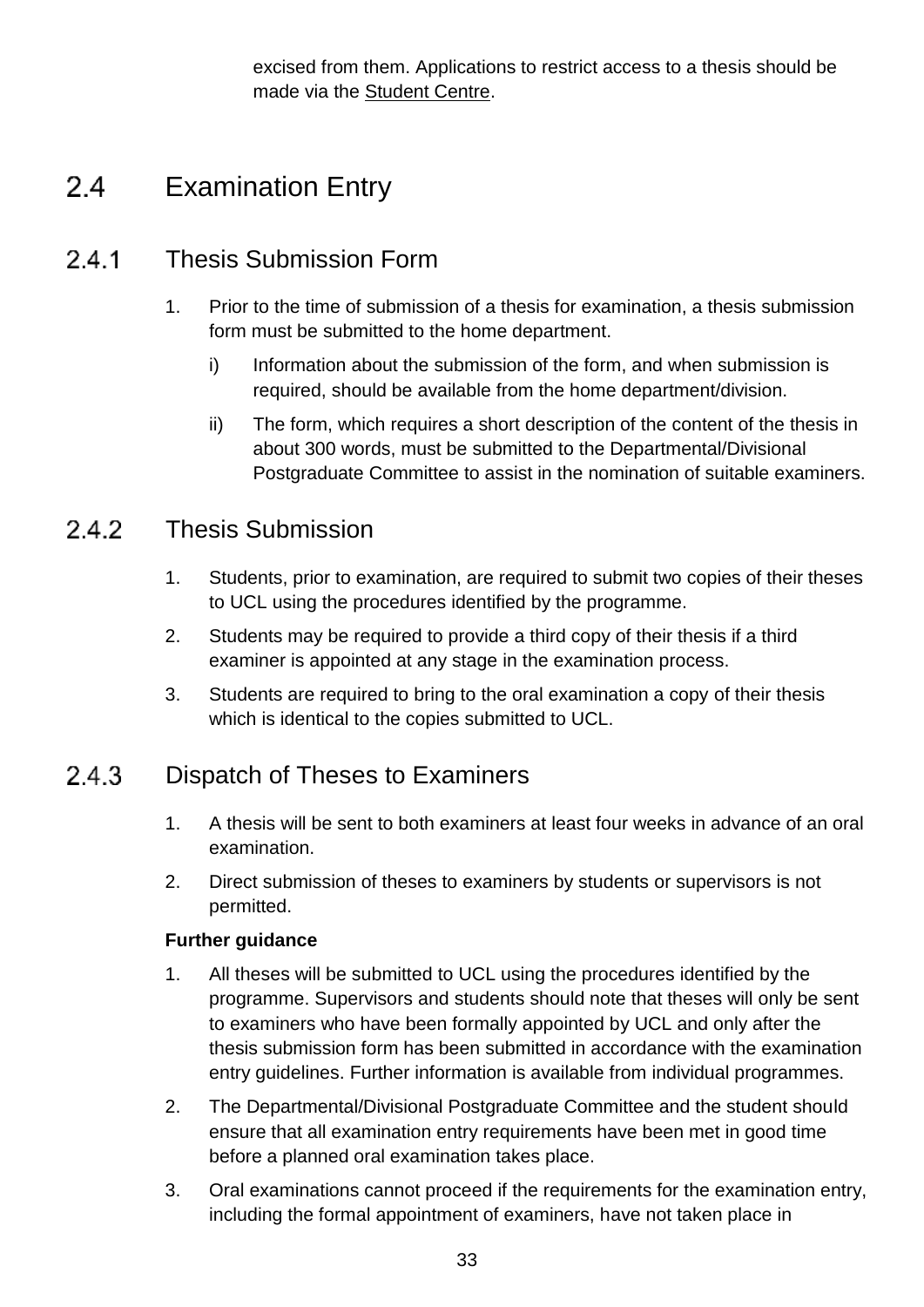accordance with UCL regulations. The outcome of any examination conducted in such an instance would be void.

### <span id="page-33-0"></span> $2.5$ Appointment of Examiners

### $2.5.1$ The Appointment of Examiners for Professional Doctorates

- 1. The Chair of the Board of Examiners for the professional doctorate will nominate external examiners for the taught and practicum components of the programme.
- 2. In making a nomination, the Chair will take account of the appointment criteria specified by UCL Research Degrees Committee including confirmation of approval of the nomination from UCL Research Degrees Committee and the Faculty Graduate Tutor on behalf of the Faculty Postgraduate Teaching committee.

# **Further guidance**

- 1. Upon receipt of the confirmation of appointment of the nominated examiner by UCL, the Chair of the Board of Examiners should ensure that the newlyappointed examiner receives the following, together with any additional information required:
	- i) Name of departmental/divisional board contact (e.g. Examinations Liaison Officer);
	- ii) Departmental booklet such as a Student Handbook or syllabus information;
	- iii) Composition of the Board of Examiners (e.g. number of internal examiners and any interdepartmental involvement);
	- iv) Number and subject area of other external examiners appointed to the Board;
	- v) Scheme of award;
	- vi) Marking scheme for papers (when known);
	- vii) Criteria for practicum requirements (where appropriate);
	- viii) Criteria for the research component;
	- ix) Date(s) of meetings of Board of Examiners to which the external examiner is invited (when known);
	- x) Outline of procedures of Board of Examiners (e.g. point of contact for external examiner, time allowed for marking, procedures for setting and scrutinising papers).

### Confirmation of External Examiner Continuing Appointment 2.5.2

1. Chairs of Boards of Examiners will confirm that external examiners are continuing in their role on an annual basis for a total period of four years.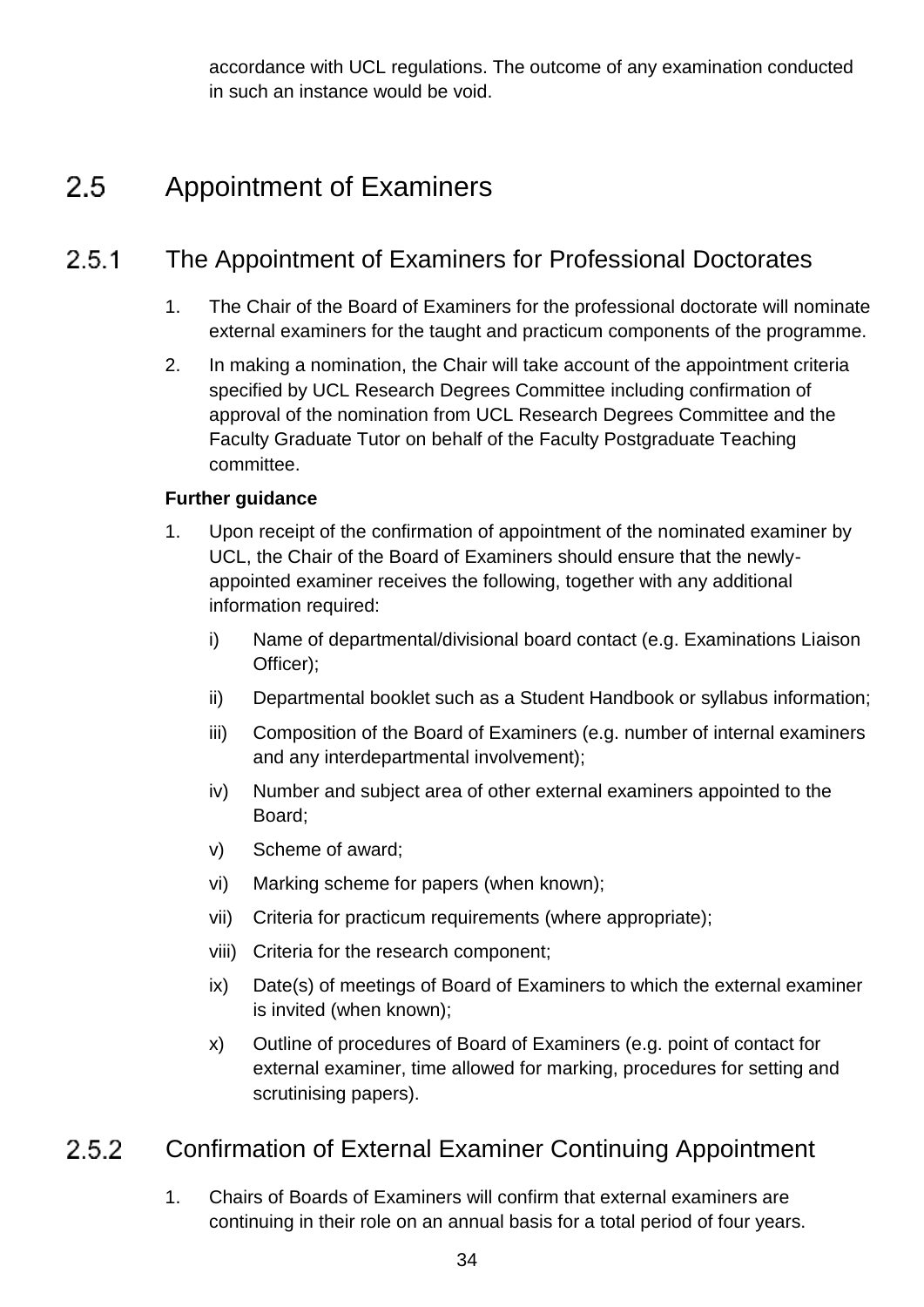- 2. The task of the annual review and confirmation of external examiners continuing appointment is conducted via Portico (the Student Record Management Database).
- 3. Chairs or their nominees should use the functionality found in the "Examiners" header of their staff home page.

### $2.5.3$ The Appointment of External Examiners

- 1. An external examiner must be from outside UCL and must not be involved in regular teaching on the programme they examine.
- 2. A member of the academic staff of a college of the University of London other than UCL, or any other external institution with which UCL has service teaching arrangements, may be appointed as an external examiner, providing that no students from the appointee's college, so far as can be anticipated, are being examined by the Board of Examiners at UCL on which the appointee will serve and the appointee is not involved in teaching on the programme examined by the Board to which they will be appointed.

# **Further guidance**

- 1. Departments/divisions should avoid, where possible, appointing an external examiner where there is a risk that students from their home institution will register on modules examined by the Board of Examiners at UCL on which they will serve.
- 2. This risk is high in the case of external examiners from other colleges of the University of London. If such a situation occurs, however, and is known only after the external examiner is appointed, any assessed work by these external students cannot be referred to an external examiner from the same institution.

### The Criteria for the Appointment of External Examiners 2.5.4

- 1. An external examiner is normally expected to be a member of staff in the same discipline as the professional doctorate in another UK university. Where they are not current members of the academic staff they should have experience of professional training and be senior members of the profession. They should also be competent in assessing students' knowledge and skills at higher education level, expert in the field of study concerned and have appropriate academic or professional experience and authority.
- 2. In order to have sufficient time for the proper performance of their function, external examiners are normally not expected to hold more than the equivalent of two substantive external examinerships at the same time.
- 3. An external examiner shall not normally be appointed from a department/division in which a member of UCL staff is serving as an examiner, although exceptions may on occasions be unavoidable, for example, in the case of subjects taught only in a very small number of institutions or subjects with an unusually high number of specialisms.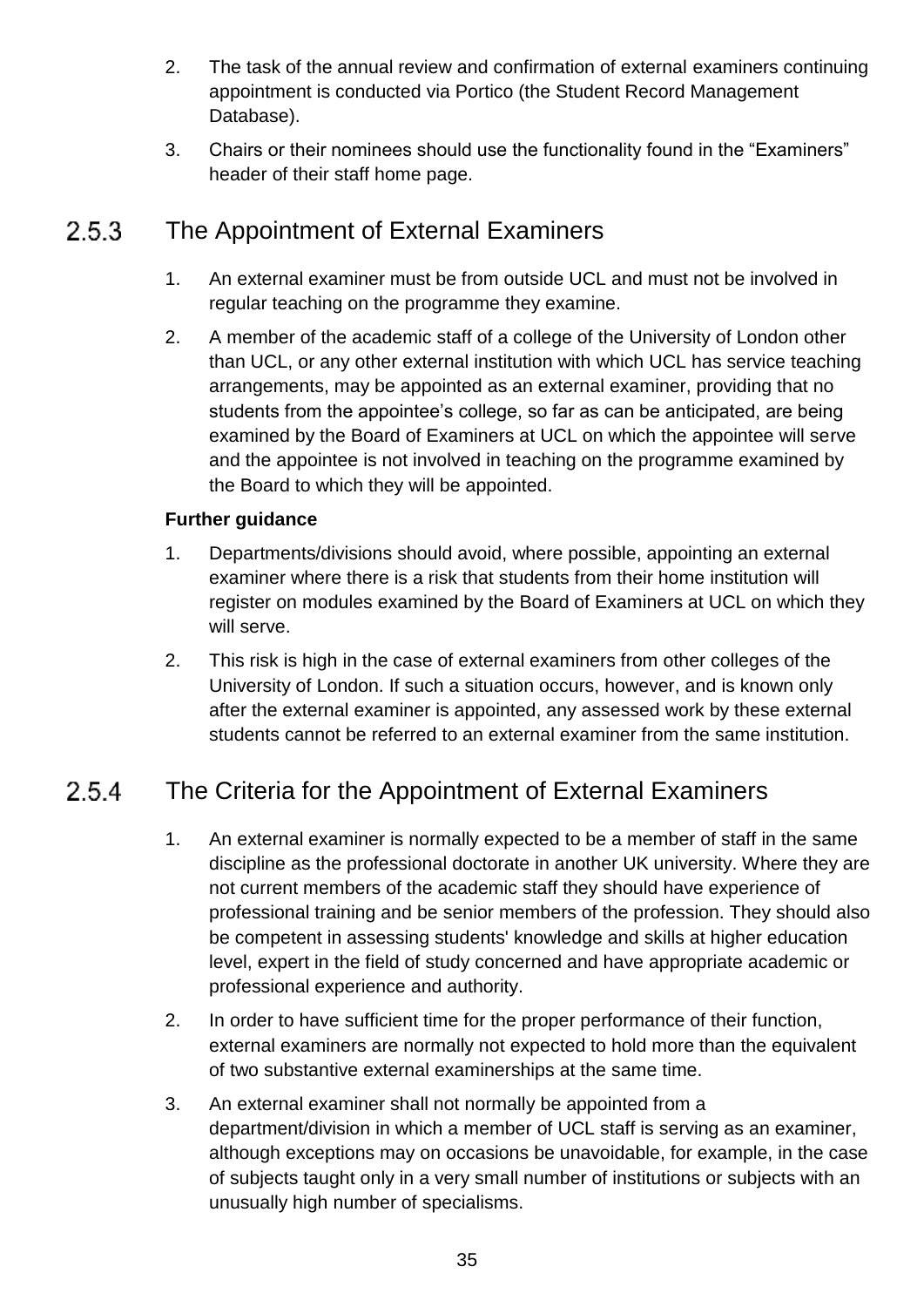- 4. External examiners shall be asked at the time of appointment or continuation in appointment to declare any interest in or connection with any student on the programme for which they are acting as examiner whether that interest or connection is personal or professional. If such an interest or connection exists, the examiner in question should not normally be appointed.
- 5. After serving for a period of four consecutive years (or five years if an extension to service was approved), an examiner is not eligible for re-appointment for a period of two further years. The period of service is defined as the period of service as an external examiner at UCL and not as the period of service as external examiner to a particular Board of Examiners.
- 6. After serving for a period of not more than four normally consecutive years, or, in exceptional circumstances, for such limited extension of this period as UCL Research Degrees Committee may determine, the examiner shall not be eligible for re-appointment to any external examiner appointment for a professional doctorate at UCL (including an external examiner appointment at UCL in a related subject area) until after a lapse of two further years. The period of service shall be defined as the period of service as an external examiner at UCL, not as the period of service as external examiner to a particular Board of Examiners.

# $2.5.5$ Additional Criteria for the Appointment of Examiners for the Thesis Component

1. The thesis submitted as part of the professional doctorate will be examined by at least two examiners. One of these will be an external examiner appointed in accordance with the procedure identified at Sections 2.5.1 to 2.5.4, and the other shall be a member of the academic staff of UCL.

- 1. For each student, two faculty-approved examiners shall be appointed by the appropriate Postgraduate Departmental/Divisional Committee.
- 2. It is expected that external examiners for each thesis will normally be selected for their specialist knowledge of the field rather than knowledge of the precise area of research study.
- 3. Nominated examiners should not have acted as either a Principal or Subsidiary Supervisor of the thesis to be examined, nor have been involved in any collaborative academic or professional work with the student on the project to be examined. In addition, examiners should not be nominated if there is a close personal relationship between themselves and either the student or supervisors, or if there is an apparent conflict of interest of any kind.
- 4. Reciprocal examination arrangements are not permitted: staff from equivalent programmes should not be appointed as external examiners if a member of staff in the home department/division is currently serving as an external examiner in that programme. However exceptions may on occasion be unavoidable, for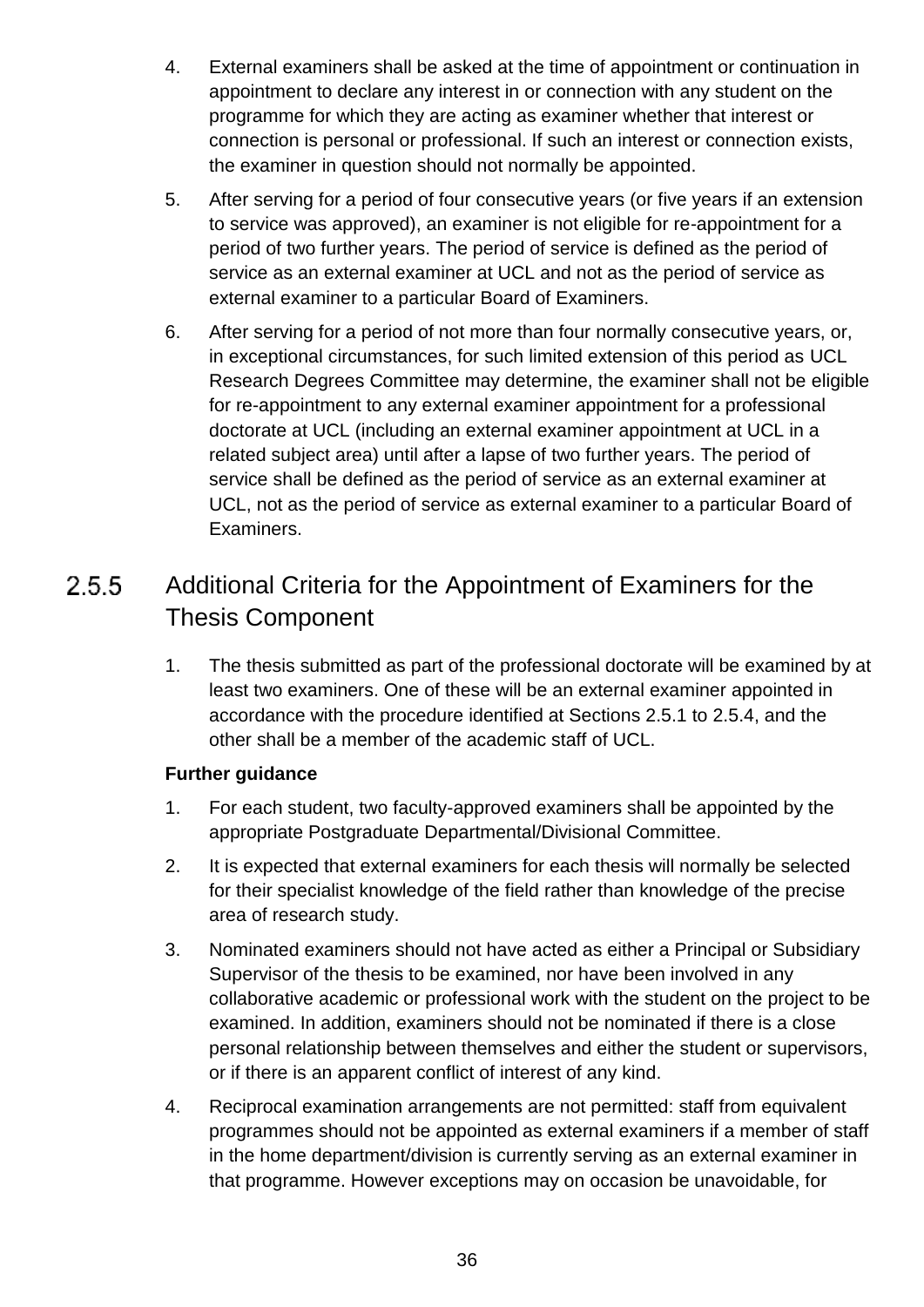example, in the case of subjects taught only in a very small number of institutions or subjects with an unusually high number of specialisms.

5. Examiners will not normally examine more than five theses in a single cohort.

### <span id="page-36-0"></span>Conduct of the Oral Examination  $2.6$

### Format of the Oral Examination  $2.6.1$

- 1. The oral examination will usually consider the student portfolio, including the outcomes of practicum assignments and assessments, related coursework and the research dissertation.
- 2. All oral examinations shall be conducted in the English Language.
- 3. If an oral examination is prescribed for the assessment of an element, all students enrolled on the element are expected to be examined accordingly.
- 4. Decisions relating to failed performance in the practicum assignment can be informed by an additional oral examination. This possibility should be clearly indicated to students as part of programme documentation. The outcome from the oral examination should inform the decisions of the Board of Examiners, alongside other assessments relevant to that assignment.
- 5. Where individual programmes examine only specific elements of the portfolio in the oral examination, this will be specified in their regulations.

### 2.6.2 Conduct of the Research Degree Examination

- 1. The examiners will prepare independent preliminary reports on the thesis, conduct an oral examination and submit a final, joint and summary report to UCL. A report of the oral examination will normally be made to the Board of Examiners of the programme.
- 2. The oral examination shall normally be conducted in London.

- 1. The examiners shall prepare independent preliminary reports on the thesis to assist in conducting the oral examination. After the examination copies of the preliminary reports together with the final, joint report should be submitted to the [Student Centre](http://www.ucl.ac.uk/current-students/student-centre) in UCL Student and Registry Services. The final report will be released to students. Examiner report forms and procedural information are available from the individual programme.
- 2. Each final, joint report by the examiners shall indicate whether the thesis meets the requirements specified in Section 2.3, and shall include a statement on the examiners' judgment of the student's performance. Examiners have the right to make comments in confidence to UCL in a separate report. Such comments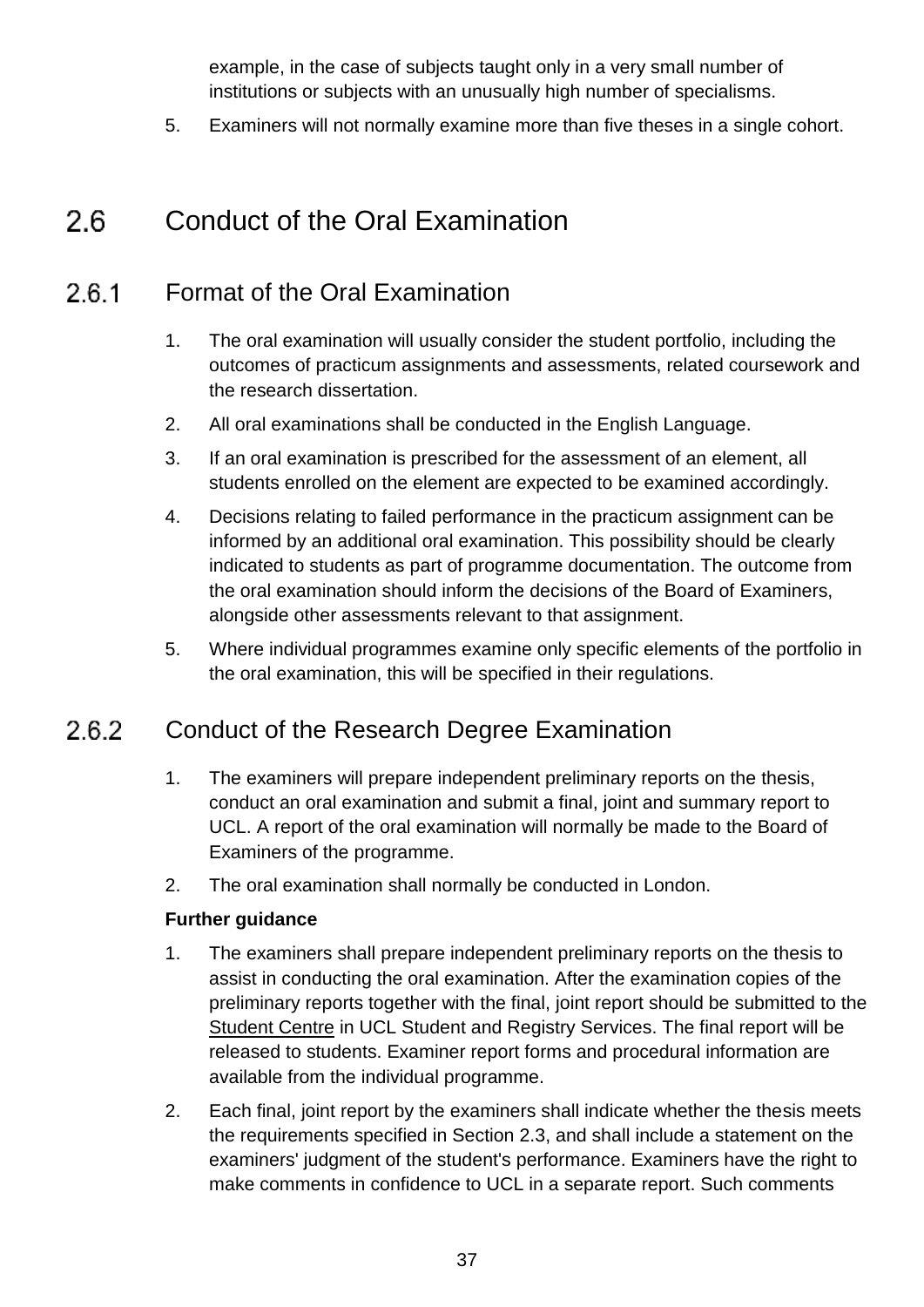should not be concerned with the performance of the student but may cover matters which they wish to draw to the attention of UCL.

- 3. All matters relating to the examination must be treated as confidential. Examiners are not permitted to divulge the content of material contained in a student's thesis until such time as any restrictions on access to the thesis, which have been granted by UCL, have been removed.
- 4. The supervisor does not have the right to participate in discussion of students at the Board of Examiners but may contribute if invited to do so by the examiners.

### 2.6.3 Outcomes of the Oral Examination

- 1. Students must submit a thesis and any other aspects of the portfolio requested by the examiners and be examined orally.
- 2. The following options are open to examiners in determining the result of an examination:
	- a) If the thesis fulfils the criteria (set out in Section 2.3) and the student satisfies the examiners in all other parts of the examination, the examiners will report that the student has passed the research component of the award.
	- b) If the thesis otherwise satisfies the criteria (set out in Section 2.3) but requires minor amendments and if the student satisfies the examiners in all other parts of the examination, the examiners may require the student to make, within a maximum of one month, amendments specified by them. The amended thesis shall be submitted to the examiners or one of their number nominated by them for confirmation that the amendments are satisfactory.
	- c) If the thesis otherwise satisfies the criteria set out above, but requires stipulated amendments and if the student satisfies the examiners in all other parts of the examination, the examiners may require the student to make, within a maximum of three months, amendments specified by them. The amended thesis shall be submitted to the examiners or one of their number nominated by them for confirmation that the amendments are satisfactory.
	- d) If the thesis, though inadequate, shall seem of sufficient merit to justify such action, the examiners may determine that the student be permitted to re-present their thesis in a revised form within a maximum of 12 months. The examiners may at their discretion exempt from a further oral examination, on re-presentation of their thesis, a student who under this regulation has been permitted to re-present it in a revised form. Examiners may refer a thesis for a maximum of 12 months for re-submission in a revised form, on one occasion only.
	- e) The examiners may determine that the student has not satisfied them in the examination and hence has not passed the research component of the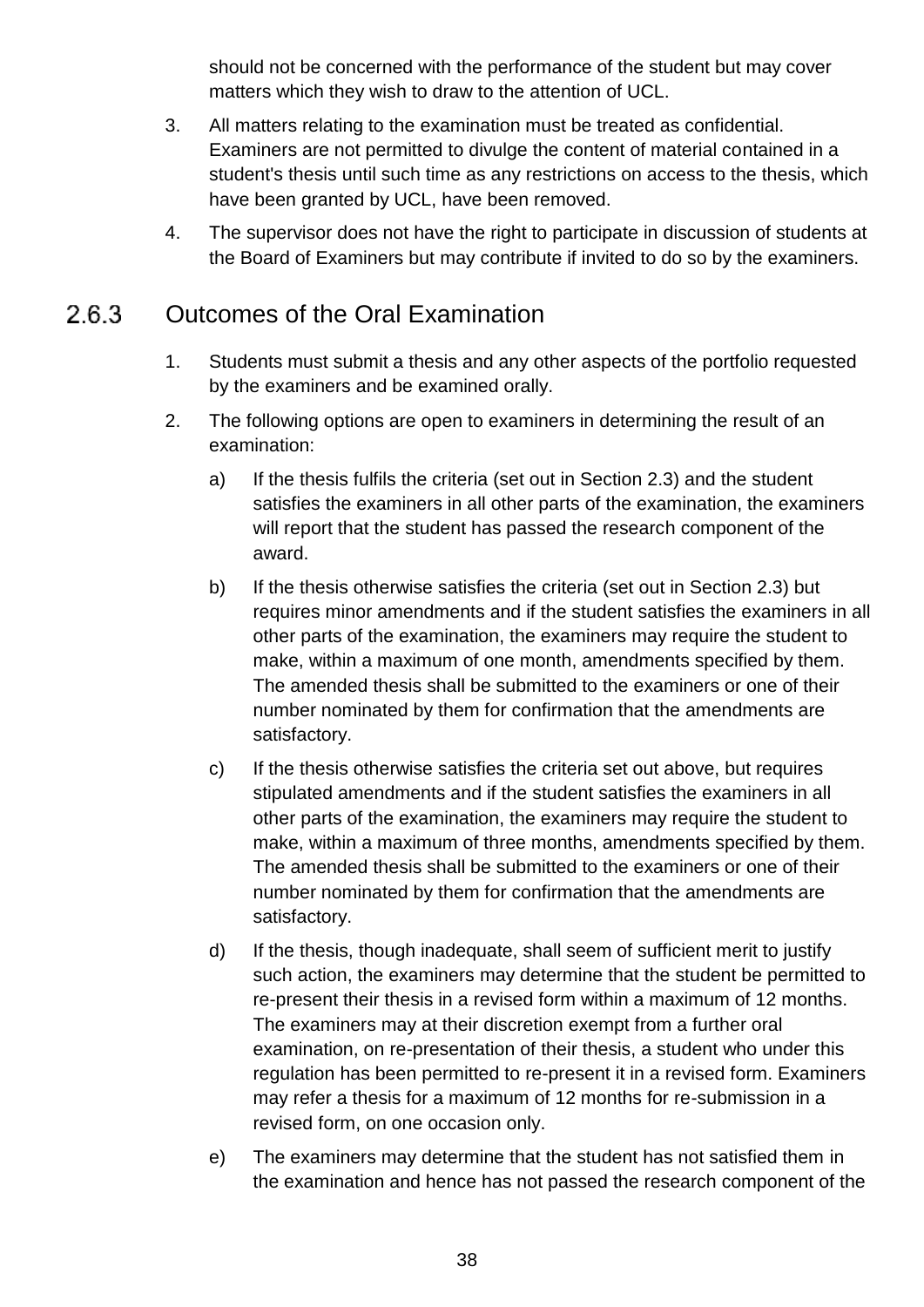award, and is not therefore eligible for the award of a professional doctorate.

- f) The examiners shall not, save in very exceptional circumstances, make any of the above decisions without submitting the student to an oral examination on at least one occasion.
- g) The award of a professional doctorate is conditional upon students passing all specified elements of their programme of study.

# **Further guidance**

- 1. Students should refer to individual programme regulations for guidance on deadlines for resubmission of the thesis, which may be shorter than the maximum periods identified here.
- 2. Some professional doctorate programmes have an exit award other than a professional doctorate. Where this is the case, and examiners consider that a student has not met the requirements of a professional doctorate, they may recommend that the Board of Examiners confers this alternative exit award.

### <span id="page-38-0"></span>Research Misconduct  $2.7$

- 1. All cases of suspected research misconduct, including plagiarism, shall be investigated in accordance with the [UCL Procedures for Investigating and](http://www.ucl.ac.uk/srs/governance-and-committees/resgov/investigation)  [Resolving Allegations of Misconduct in Academic Research.](http://www.ucl.ac.uk/srs/governance-and-committees/resgov/investigation)
- 2. Cases of suspected research misconduct shall be investigated by following the procedures outlined in Sections 2.7.1 and 2.7.2 below.

### $2.7.1$ Extent of Misconduct: Action Open to a Department/Division

- 1. The following instances of research misconduct may be dealt with by the department/division concerned:
	- a) A first instance of plagiarism in the early stages of the programme of study;
	- b) A first instance of misrepresentation of results in the early stages of the programme of study;
	- c) A first instance of plagiarism in the early stages of the programme of study (prior to the end of the first year of study), including suspected collusion but not including suspected use of a fellow student's or other person's work without that student's knowledge and consent;
	- d) A first instance of plagiarism (including suspected collusion but not including suspected use of a fellow student's or other person's work without that student's knowledge and consent) in the later stages of the programme of study in which no more than 30% (approximately) of the work in question can be demonstrated to have been plagiarised or, in the case of plagiarised data, statistics etc., it can be demonstrated that they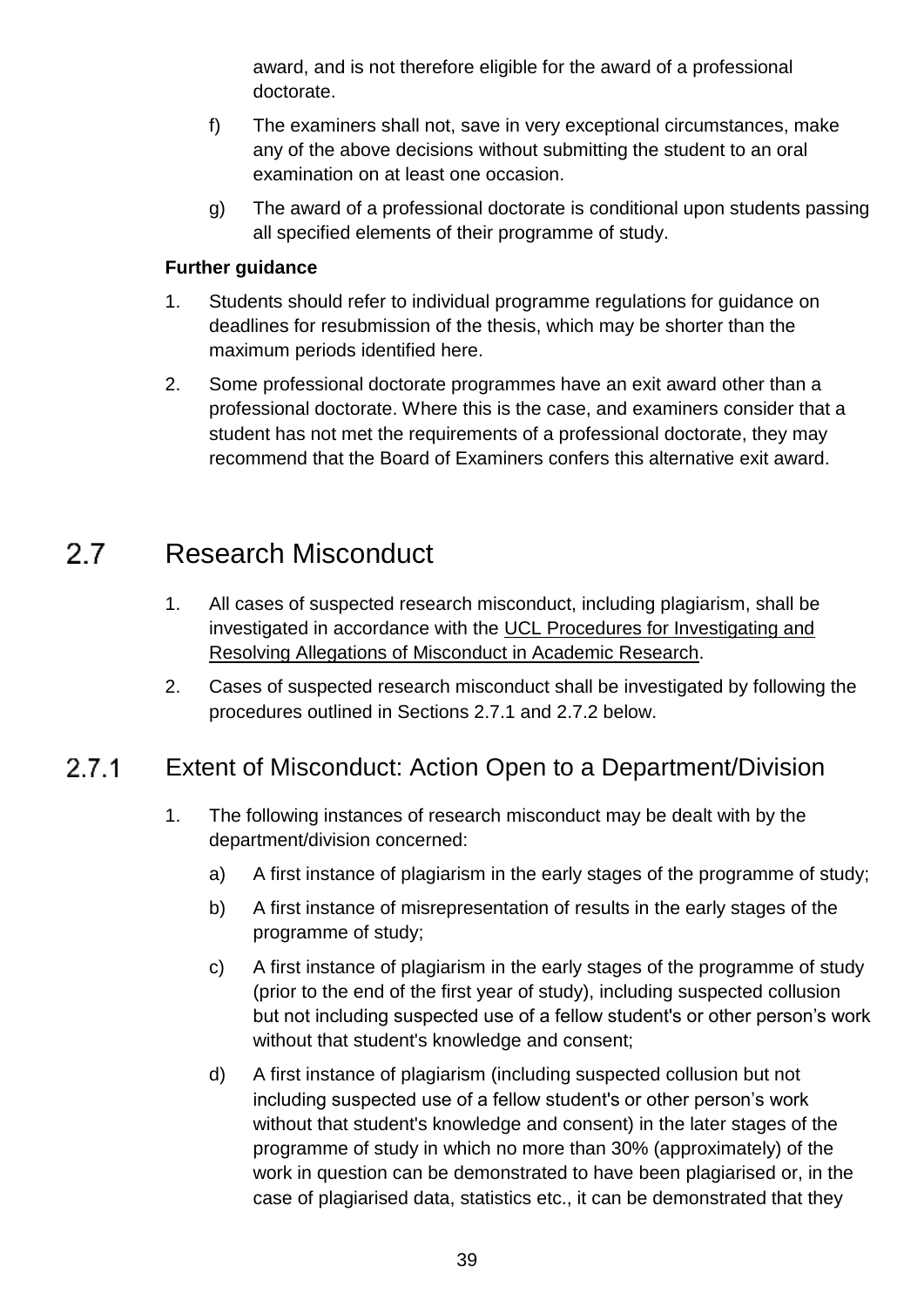are not the main findings or among the main findings on which the argument of the thesis rests;

- e) A first instance of misrepresentation of results in the early stages of the programme of study (in the first year of study);
- f) A first instance of misrepresentation of results in the later stages of the programme of study which is judged to have been owing to error, misunderstanding or other extenuating circumstances.

### $2.7.2$ Extent of Misconduct: Action Open to UCL

- 1. The following instances of research misconduct shall be referred to the Registrar:
	- a) Any instance of plagiarism, except those covered in 2.7.1;
	- b) Any repeated instance of plagiarism;
	- c) Any instance of misrepresentation;
	- d) Any instance of piracy or fraud;
	- e) Any instance of any kind of research misconduct which appears in published work;
	- f) Submission of a thesis for examination by a student when an allegation of research misconduct has been made.

- 1. The following instances of research misconduct must be referred for action by UCL:
	- a) Any instance of plagiarism (including suspected collusion) other than a first instance falling under 2.7.1 above in which approximately 30% of the work can be demonstrated to have been plagiarised or, in the case of plagiarised data, statistics etc. it can be demonstrated that they are the main findings or among the main findings on which the argument of the thesis rests;
	- b) Any repeated instance of plagiarism after a warning has been given, whether or not it exceeds 30%, or involves data, statistics etc. which are not among the main findings on which the argument of the thesis rests;
	- c) Suspected use of another student's or person's work without that student's knowledge and consent;
	- d) Any instance of misrepresentation other than a first instance falling under 2.7.1;
	- e) Any instance of piracy or fraud, as defined in UCL's procedures;
	- f) Any instance of any kind of research misconduct which appears in published work, whether or not the work appears before or after the examination for the doctorate;